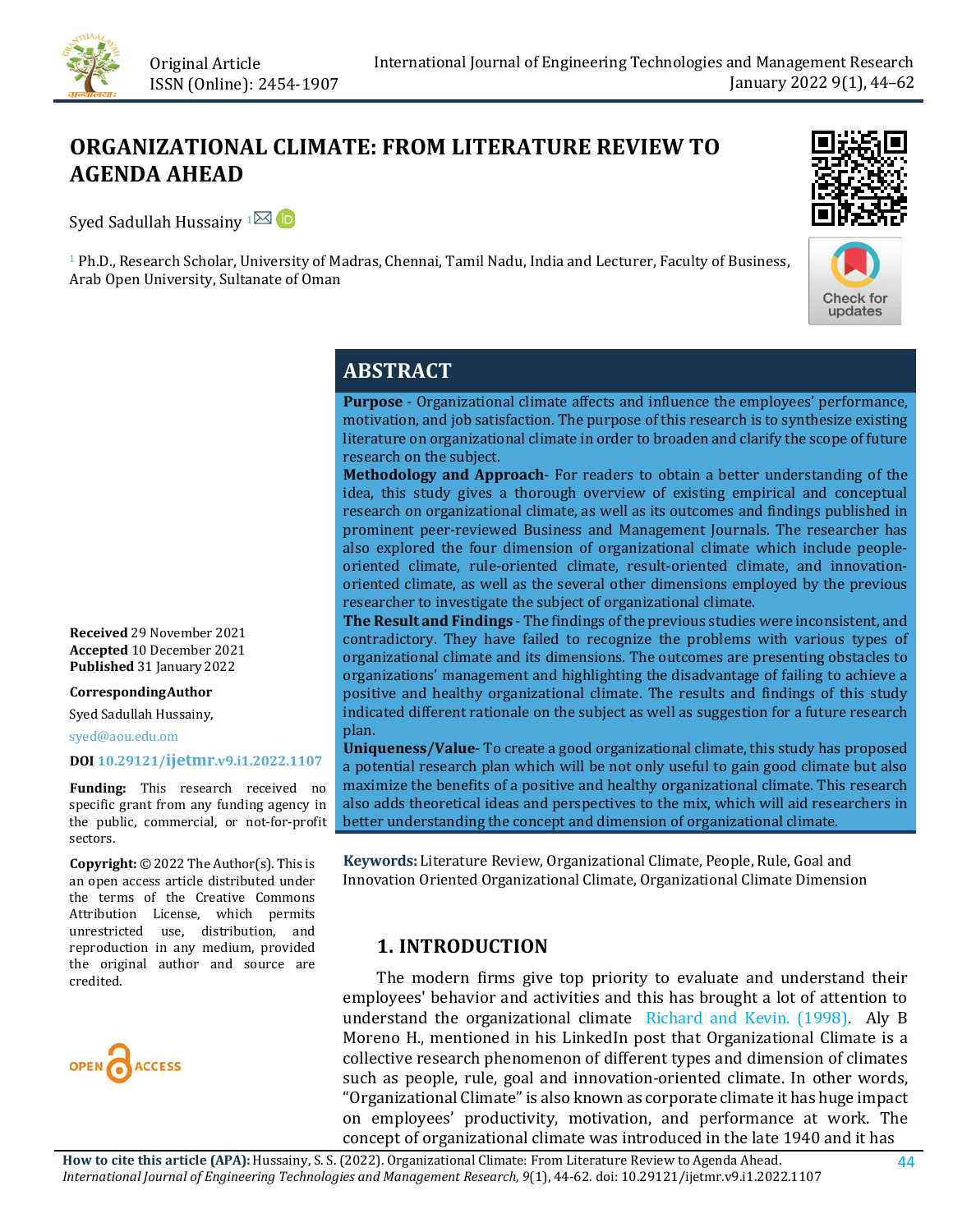become a very essential metaphor for managing and retaining employees in the organization [Kumar \(2011\),Kumar \(2011\).](#page-18-0) According to [Forehand and Gilmer](#page-14-0)  [\(1964\)](#page-14-0) the Organizational Climate refers to set of traits that reveal the organization and differentiate it from other organizations and influence the employees' behaviour and a reflect their perception towards the organization. Employees currently, are different from previous one, the skilled employees have numerous opportunities and do not keep long term plan of employment with one organization and rather give importance to continuous self-development, experience, and learning. If they face any minor discomfort and inconvenience with their job in the organization, they make immediate plan to move to other organization (Hussainy. S.S, 2019). They would like to stay with those organizations who provide them with conducive climate which provide autonomy, cohesion, trust, pressure, support, fairness, and recognition [Mathew and Selvi \(2007\).](#page-16-0) The changing demographic dynamic among the current generation employees in the organizations has encouraged many organizations to re-think and re-design their organizational environmental strategies, system, procedure, and policies [Kossivi et al. \(2016\).](#page-15-0) The research in Organizational climate is gaining the attention of the academician and scholars, because of the job-hopping mind-set of current generation employees. Besides, the joint-venture and strategic alliances of companies for long-term sustainability in international market has created the necessity to build the vibrant organizational climate which suites the need of global workforce [Prange and](#page-17-0)  [Mayrhofer \(2015\).](#page-17-0) 

### **1.1. WHY IS GOOD CLIMATE ESSENTIAL IN ORGANIZATION?**

People-oriented culture is essential to create and generate better employees' psychological climate and it fosters a sense of belonging to the organization, dedication, a good psychological contract, and employee retention. [Berberoglu](#page-13-1)  [\(2018\)](#page-13-1) further stated that it might be difficult to improve organizational performance without building a positive organizational climate. Similarly, having a good and positive climate is critical in enhancing productivity, performance, and growth. If the workplace climate is negatively affected, it has a direct impact on employee productivity, motivation, and satisfaction [Kundu \(2007\).](#page-15-1) As rightly mentioned in the official website of "inscape" a consulting firm, organizations must have people-oriented policies and strategies. Having positive climate is very important for large organizations operating internationally and developed or planning to develop joint-venture and alliances without any boundary conditions in order to achieve high employee performance [Madhuka and Sharma \(2017\).](#page-15-2) Furthermore, in order to run their operations properly, organizations participating in the global market require a diversified workforce. A people-oriented environment may be used to attract, train, and retain personnel from a variety of backgrounds.

## **1.2. ORGANIZATIONAL CLIMATE IS VERY WIDE AND VAST TOPIC**

As stated previously, the organizational climate comprising of many dimensions such as people-oriented climate, rule-oriented climate, goal-oriented climate, and innovation-oriented climate. There are many different factors such as autonomy, cohesion, trust, pressure, support, fairness, recognition etc., play an important role in forming the climate in the organization [Arif et al. \(2020\).](#page-13-2) Climate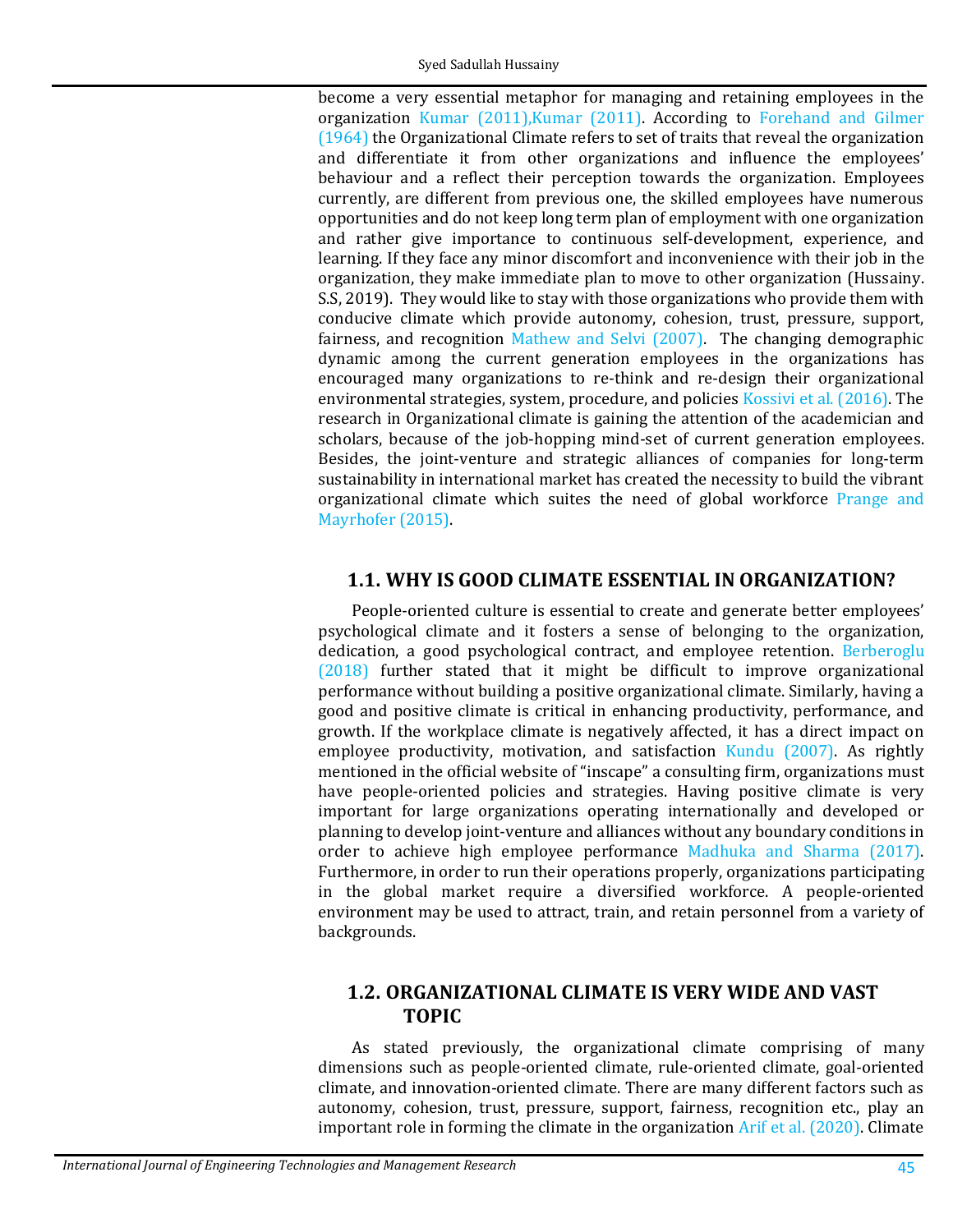has always been linked to culture, the environment, and psychological well-being. The impact of several types of organizational climates' variables on business performance has been studied by researchers. However, there are various aspects of organizational climate that have been practiced and experienced in companies but putting them into reality is a huge difficulty. It's difficult to say which aspect of organizational climate is more advantageous to businesses because neither all types of climates apply to all businesses, nor does every aspect of climate have a good impact. Thus, to get the better understanding of individual effect of climates' dimensions, researcher conducted an extensive literature review by categorizing the climates dimension into four categories. Before continuing to this review paper, researcher gone through the review paper written by the following authors. They are [James and Jones \(1974\).](#page-15-3) Organizational climate: A review of theory and research, [Schneider \(1985\).](#page-17-1) Organizational behaviour. Annual Review of Psychology, Monika, M. [Yukthamarani](#page-16-1) et al. (2013), Organizational Climate on Employees' Work Passion: A Review[, Schneider et al. \(2012\)](#page-17-2) Organizational climate and culture. Annual Review Psychology, [DUAN et al. \(2014\)](#page-14-1) Organizational Climate: A Review of Conceptualization, Theory and Prospects, Kaliyamurthy, K. (2016) A Detail Review of Organizational Climate), [Omole et al. \(2017\),](#page-16-2) Organizational Climate Review, [McWinner \(2019\),](#page-16-3) Organizational Climate and Job Satisfaction: A literature review, [Khan et al. \(2020\).](#page-15-4) Organizational Climate: Review, [Powell et al.](#page-17-3)  [\(2021\),](#page-17-3) Measures of organizational culture, organizational climate, and implementation climate in behavioural health: A systematic review. Implementation Research and Practice.

It has been found that no author focused on systematic review of literature specially four dimensions of climates. The literature was systematically separated in this study using the main broad headings such as Definition and concept of organizational climate, Climate dimension, Attribute contributing to the formation of organizational climate, and the most commonly used method of climate measurement considered, among others. Finally, the study explored the causes for the contradictions in the results and offered a future research agenda to address them.

### **2. THE METHODOLOGY USED TO ORGANIZE THE LITERATURE**

A review of the literature was conducted to analyse and evaluate various aspects of organizational climate and the factors affecting organizational climate. This paper also presented the results published in peer-reviewed publications. The top leading journals in the fields of human resources management and organizational behaviour were chosen for this study. The names of some of these leading journals are International Journal of innovative research and technology, International Journal of creative research thoughts, and Annual Review of Psychology etc. The UGC (University Grant Commission) in India awarded the selected journals an A\* rating. The remaining publications were omitted since they did not contribute studies in the topic of organizational climate. The following key words were used in the topic, abstract, and keywords of the studies from 1960 to 2020. The organization climate, types of organizational climate, dimension of organizational climate, people-oriented climate, goal-oriented climate, rule and innovation-oriented climate, attribute of people-oriented organizational climate, organizational climate in contemporary organizations. In addition, the citations in the retrieved studies were examined, and some additional studies were included for this study. The year 1960 was chosen as the starting point for this study since the organizational climate began in 1960. Because the researcher believes that this will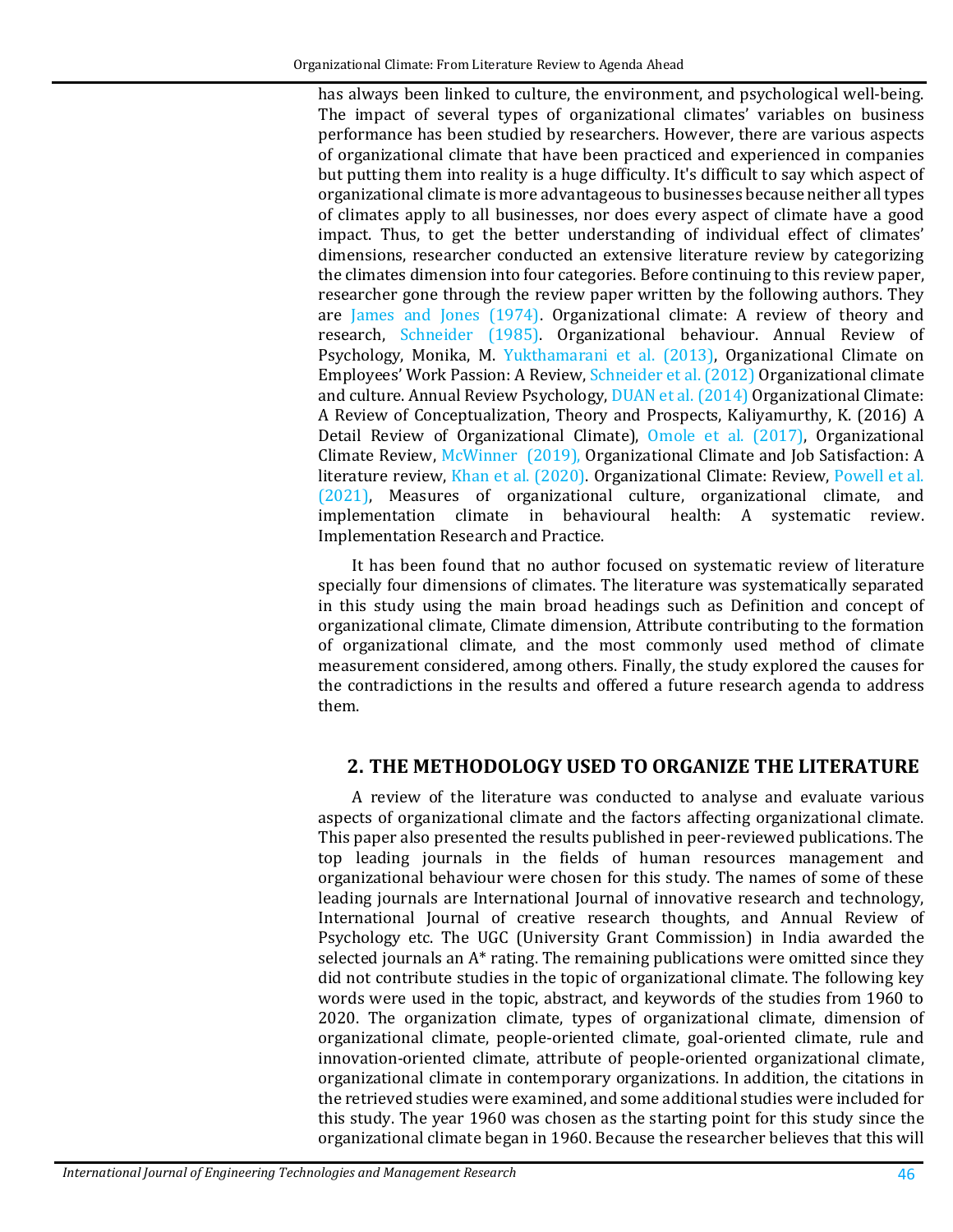help to explain the conflicting results of each component of organizational climate, a large number of papers were picked from various UGC care list journals for this research.

# **3. DEFINITIONS AND IMPORTANCE OF ORGANIZATIONAL CLIMATE IN THEORETICAL POINT OF VIEW**

In terms of definition and dimension, many authors have expressed differing views on organizational climate. Organizational climate has been characterized by some authors as the interaction of employees with the organization's current environment [Burke et al. \(1992\).](#page-13-3) Others have characterized organizational climate as a snapshot of an organization in terms of employees' perceptions, claiming that organizational climate is more dynamic than culture since individual perceptions can change when events and circumstances in the organization occur [Obeng et al.](#page-16-4)  [\(2021\).](#page-16-4) It also refers to the members' perceptions and impressions of the organization and its internal environment, which they interact with on a regular basis [Zacher and Jie \(2016\).](#page-18-1) After examining various researchers' perspectives on organizational climate, the researcher argues that organizational climate refers to employees' perception of relevant aspects of organizational working environment and routine practices prevailing in the organization. To put it another way, it is fully made up of employees' perceptions about the organization's environment as a result of their work experience.

There has been a lot of conflict in the organizational climate dimension since many researchers have examined a specific dimension in which they are interested rather than trying to build a single view of the dimension, which will surely be a difficulty for future researchers [Balachandran and Immanuel. \(2007\).](#page-13-4) Studying and evaluating organizational climate is complicated, according to the study, because organizations vary greatly in terms of size, complexity, structure, products, vision, mission, and so on. Research studies in the topic of organizational climate have been beneficial, and additional research are needed to address or minimize differences of opinion on organizational climate issues. Researcher also believes that there is a need of identifying some dimensions that are common and can be applied to all organization and considering such need the researcher here proposed the following dimension of climate with their definitions and meaning.

# **4. REVIEW ON ORGANIZATIONAL CLIMATE**

This study contains systematic literature review to examine different dimension of the organizational climate and their findings. Many researchers have recommended their own types of variables for examining and classifying the organizational climate and its attributes. For example, [Sargunam and Rathnamala](#page-17-4)  [\(2014\)](#page-17-4) studied the Organizational Climate and its impact in Anna University and identified the relationship between Organizational climate and job satisfaction. [Afshin et al. \(2020\)](#page-13-5) evaluated English teachers' job satisfaction: Assessing contributions of the iranian school organizational climate in a mixed methods study. Ghavifekr, Simin; Pillai, Nova Sheila studies investigated relationship between organizational climate and school performance and job satisfaction. [Sharma \(1969\)](#page-17-5) study was replicating Halpin and Crofts study on a random sample of Rajasthan Schools in India and investigated relationship between organizational climate and teachers' satisfaction, schools' effectiveness, and leadership behaviour. As mentioned in the book of School Management which as published by S B Nanja,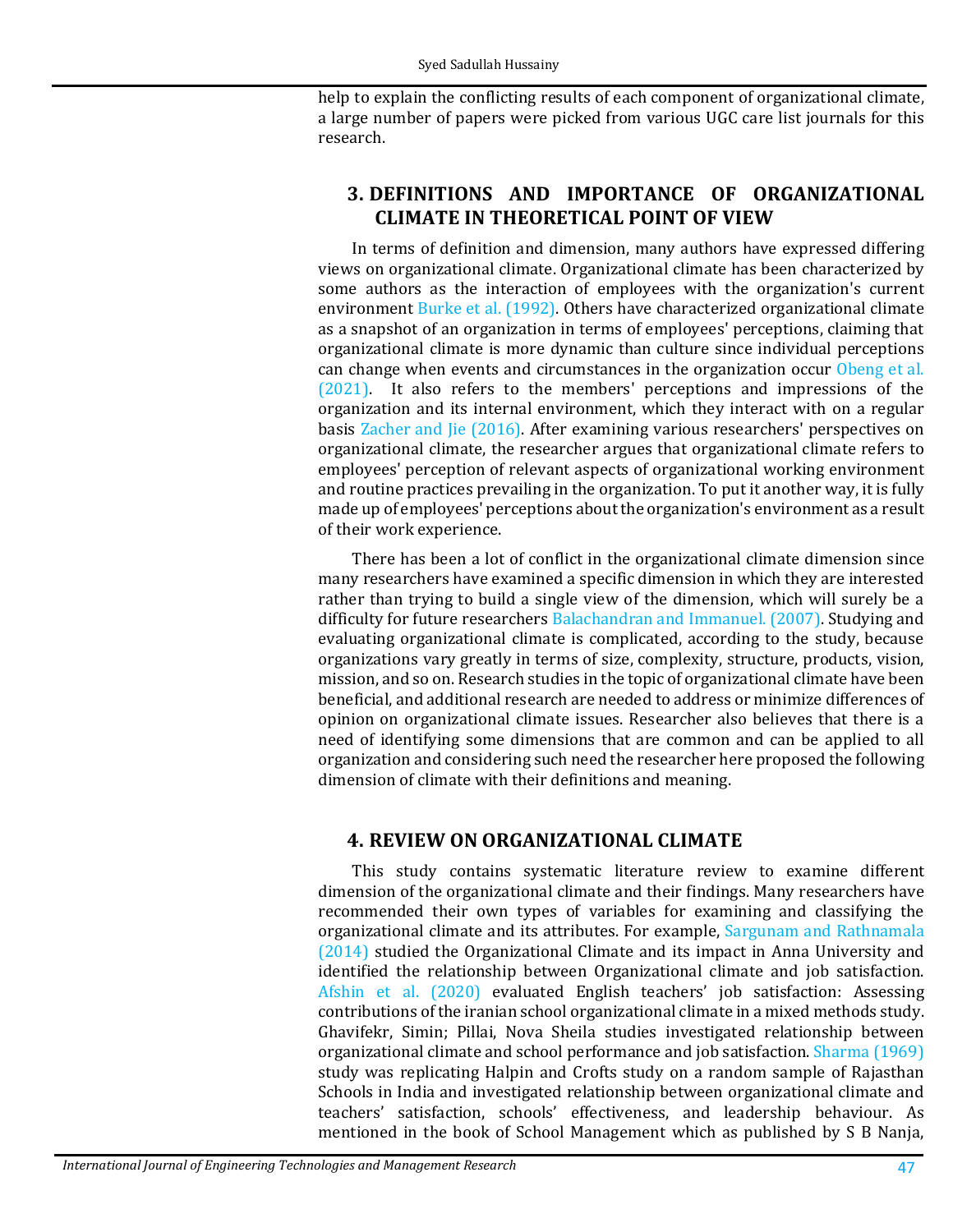Franklin (1975) study was focused on identifying types of climates of colleges of education in Gujrat, India and investigated the relationship between Organizational climate and morale of college professors. [Jan and Khan \(2015\)](#page-15-5) studied and compared morale of Teachers Working in Various Higher Secondary Schools of Kashmir Division- it was a comparative Study of Science and Arts Teachers. [Berberoglu \(2018\)](#page-13-1) stated that good organizational climate helps the organizations in achieving higher level of commitment, which is essential to develop positive employees' attitude. His study was on health care professionals and the result of the study revealed that the organizational climate is having high positive co-relation with the organizational commitment and employees' attitude. Sambandam and [Chockalingam \(2019\),](#page-17-6) [Yee and Mahadevan \(2017\)](#page-18-2) evaluated the effect of the organizational climate on employees' performance in manufacturing industry and Malaysian consultancy firm and the results of these studies indicate that the various factors of organizational climate influence positively on performance of employees and motivate them to perform better in both contexts. [Chneider et al. \(2011\)](#page-14-2) summarizes and expanded the work done by Benjamin Schneider, Mark G. Ehrhart, and William H. Macey (2011) in which they provide the ideas and review of the history of organizational climate[. Zaher and Yang \(2016\)](#page-14-3) did research on successful gain at work and they introduced the concept of organizational climate for successful age and examine it as a buffer of the negative relationship between the age of employees and opportunities, i.e., belief about future goals and possibilities at work. They applied multilevel analysis and overall finding suggest that Organizational climate is an important resource for successful aging at work. [Suwastawa and Sudibya \(2019\)](#page-14-4) studied the influence of organizational climate and compensation for employee job satisfaction and turnover intention at Kapla New Kuta Beach. The result of this study shows that there is a positive and significant relationship between organizational climate on job satisfaction but in this study organizational climate has negative effect on intention to leave the organization. To support these variables and their contradicting results in Organizational climate research, many researchers have acknowledged various theoretical perspective such Social Climate of Lewin, Lippitt & White as stated by [Srivastav \(2009\).](#page-18-3) Lewin and others mentioned that shared beliefs and values of organizational member comprise of perceived work environment[. Schneider \(1975\)](#page-17-7) suggested that the idea of Organizational climate depends on certain assumption which are related to Gestalt School of psychology and the school of functionalism. [Glick \(1985\)](#page-14-5) mentioned that climate add value to organizational and individual behaviour.

Gestalt psychology, Functionalism, the person-environment fit model, and Lewinian Field theory are four theories that can be utilized to understand organizational climate. Gestalt Psychology is based on two assumptions: first, that people try to understand their surroundings, and second, that people try to establish order in their surroundings in order to successfully adapt their behaviour to the workplace. In his article, [Schneider \(1975\)](#page-17-7) attempted to interpret Gestalt's assumptions as "meaningful apprehension of order for the perceiver based on the equivalent of Psychological signals." Individual behaviour, according to this theory, is influenced by the environment. Gestalt defines functionalism as "the transmission of order into behaviour," in which individuals express their conduct based on the order they generate. This will also help them to adapt effectively, seek knowledge, and respond appropriately [Schneider and Snyder \(1975\).](#page-17-8) Kurt Lewin (1935) proposed that the person-environment interaction is the key to understanding people's cognitive, affective, and behavioural reactions. It is described as the degree to which person and environmental qualities are compatible (French, Caplan, and Harrison (1982); Rounds et al. (1992), [Kristof- Brown et al. \(2005\).](#page-15-6) In 1951, this theory was expanded to include individual behaviour, and it was dubbed Lewinian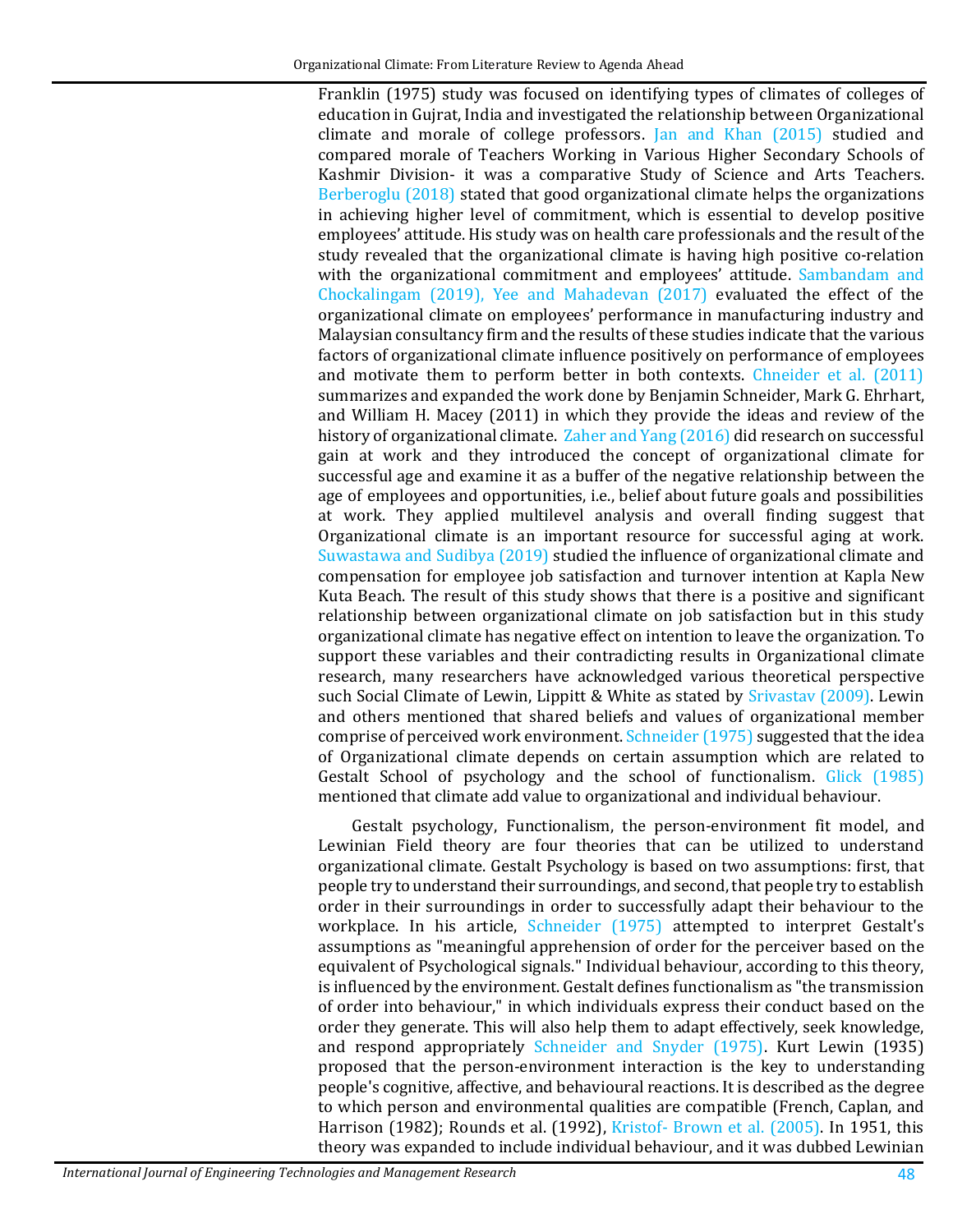Field Theory. Gestalt psychology's second assumption stated that people connect the order they construct with the environment they are in, which then changes into behaviour. Lewinian Field theory is another assumption of Gestalt psychology. In his work "Field theory in Social Change," Lewin conceptualized the link between individuals and their social environments based on this principle. He went on to say that behaviour is the result of a person's interaction with their surroundings. As a result, these theories lay the groundwork for further research into the factors that influence the establishment of organizational climate. These underlying theories provide a conceptual explanation and logical reason for the study's classification of many types of organizational climates, with diverse theories supporting the findings. As a result, a thorough investigation was carried out to uncover several aspects of organizational climate and their impact.

### **5. OTHER DIMENSION STUDIED BY PREVIOUS RESEARCHERS**

In the last few decades, the concept and meaning of organizational climate have shifted. The researchers' parameters for measuring the organizational climate have also been altered. The researcher has attempted to identify the dimension of organizational climate that has been examined by some of the earlier researchers, which are discussed below.

[Likert \(1967\)](#page-15-7) investigated the organizational climate and measured it using six dimensions: leadership, motivation, communication, decision-making, and goal setting. In their research work "Perceived Organizational Climate and Process of Sales-person Motivation," Campbell [et al. \(1970\)](#page-14-6) emphasize four dimensions of organizational climate: Task, Structure, People, and Technology. Schneider and Bowen (1985) conducted research on employee and customer perceptions in the service industry (banks). In this study, he proposed five dimensions to explain the organizational climate: work facilitation, supervision, organizational career, organizational status, and socialization. [Koys and DeCotiis \(1991\)](#page-15-8) emphasis on seven important dimension of organizational climate such as Autonomy, Cohesion, Trust, Stress at work, Fairness, support, and recognition and claim that these dimensions will also support organization in developing positive psychological climate. [Fey et al. \(2001\),](#page-14-7) in their research paper "Organizational Climate Similarity and Performance: International Joint Ventures in Russia" examines how organizational climate dissimilarity between parent companies and the joint venture organization affect joint venture performance they used control commitment and national culture as variables of their studies. [Rožman and Štrukelj](#page-16-5)  [\(2021\)](#page-16-5) have used five dimensions of organizational climate in their research to understand its effect on their work engagement of the employees. They are Leadership, Employees' relation, Employees' commitment, Employees' satisfaction, and employees' motivation.

### **6. TYPES AND DIMENSION OF ORGANIZATIONAL CLIMATE**

The researcher used four broad dimensions to describe the dimension of organizational climate in this study and elaborated them in detail with extensive literature review.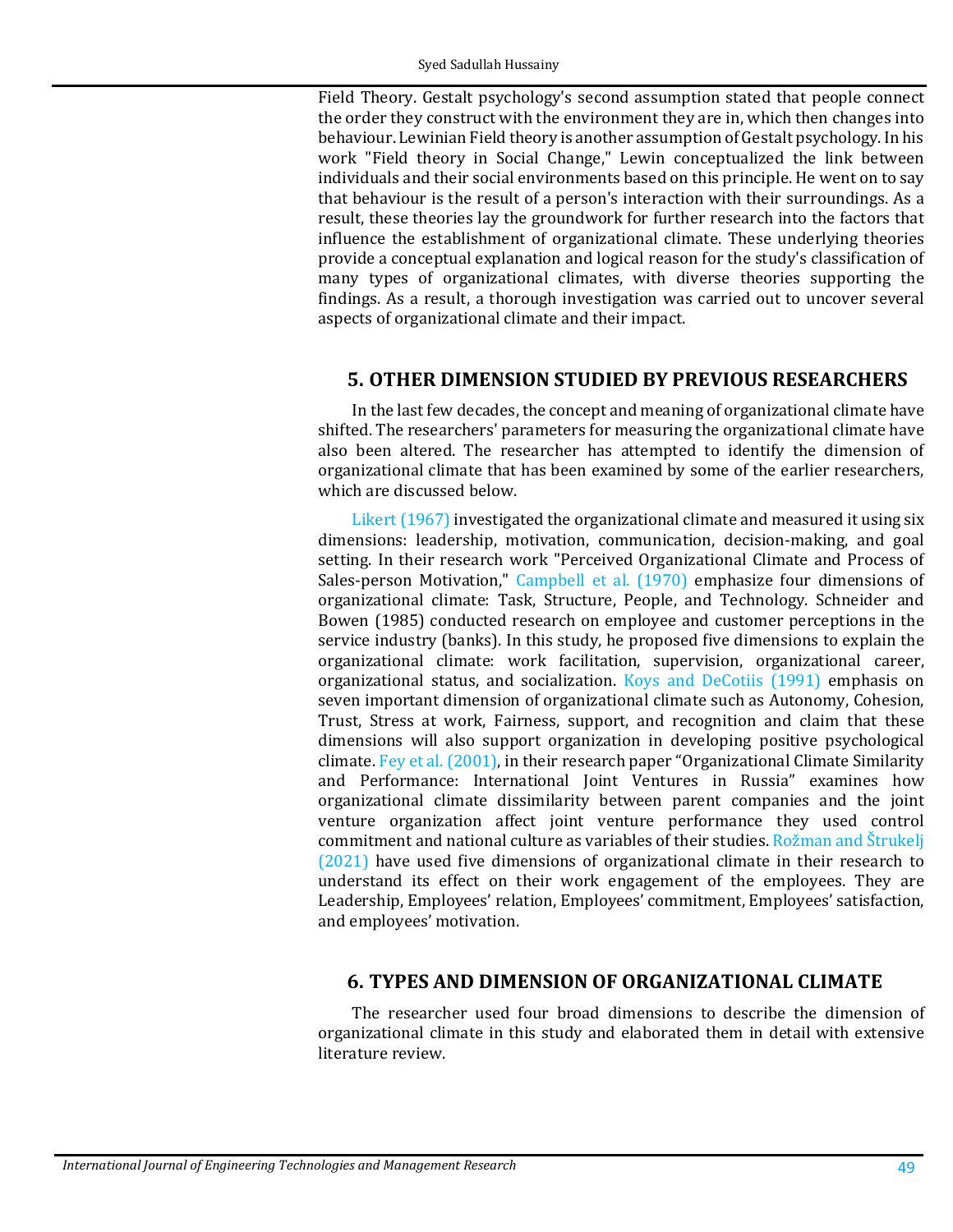### **6.1. PEOPLE-ORIENTED CLIMATE**

People-oriented climate should be developed in organizations, with the primary goal of appreciating and respecting people [Skvarciany et al. \(2015\).](#page-18-4) People climate will create a sense of fair treatment among employees as a result of the mutual respect. To develop this superior subordinate connection is critical and helps to develop feeling among employees that they are a vital "cog" in the organization's wheel, and to offer profit sharing and other incentive options to make them feel like they are an important part of the team. Employees should be rewarded at the workplace for their contributions, which are essential to the growth of innovative ideas. Likewise, establishing a work-life balance culture will help to create a positive atmosphere at the workplace. Today's employees prefer a work schedule that is flexible. In order to build a people-oriented organizational atmosphere, it is also necessary to invest in employees' growth and success. The truth is that the success of employees and the success of the company are inextricably linked. This can be accomplished by recognizing the requirements of employees and providing appropriate support, which will not only motivate them but also give them a sense of empowerment in the company.

Koys and [DeCotiis \(1991\)](#page-15-8) identified various factor which contribute psychological climate in organization. The psychological climate is mainly based on employees' perception about the work and the organizations which has been developed based on their experience about the organization. They include the following: Autonomy refers to the degree to which employees are able to organize their work, as well as their roles and obligations. Cohesion can be defined as peer relationships, collaboration, friendliness and affection, sociability, lack of conflict, and status distinctions. Managers' sensitivity and faith in leaders, as well as transparency and warmth rather than aloofness, are all examples of trust. Pressure-This is defined as the job's overall stress caused by the role, workload, uncertainty in the role, and conflict. Support- This refers to the general assistance that employees receive from their bosses. Recognition refers to praise and criticism, as well as opportunities for growth and promotion, as well as prizes and punishments. Fairness- This refers to the fairness of the reward system, the clarity of promotion, and the clarity of policies, among other things. The people-oriented climate in the organization will help the organization to achieve positive psychological climate.

### **6.2. RULE-ORIENTED ORGANIZATIONAL CLIMATE**

The company places a strong emphasis on rules and regulations in the ruleoriented climate. It is based on the organization's defined rules, regulations, and processes [Rudd and Mills \(2020\).](#page-17-9) People will not be permitted to perform anything unless clear guidelines have been established. This attempts to ensure that all members of the organization are safe. To put it another way, the rule-oriented climate of an organization is based on tradition and a robust set of norms that cannot be readily modified, and employees are expected to follow procedures and follow rules and regulations. In a rule-oriented environment, pre-determined scenarios are frequently planned to use established processes and procedures. McDonald's is the best example of an organizational climate based on rules. Everything from how to cook and fry French fries to how to make burgers, ice cream, and tea has been meticulously documented. This strategy works well in organizations with a lot of structure and a clearly defined hierarchy, where everyone understands exactly what their responsibilities are. When a customer registers a complaint, for example, the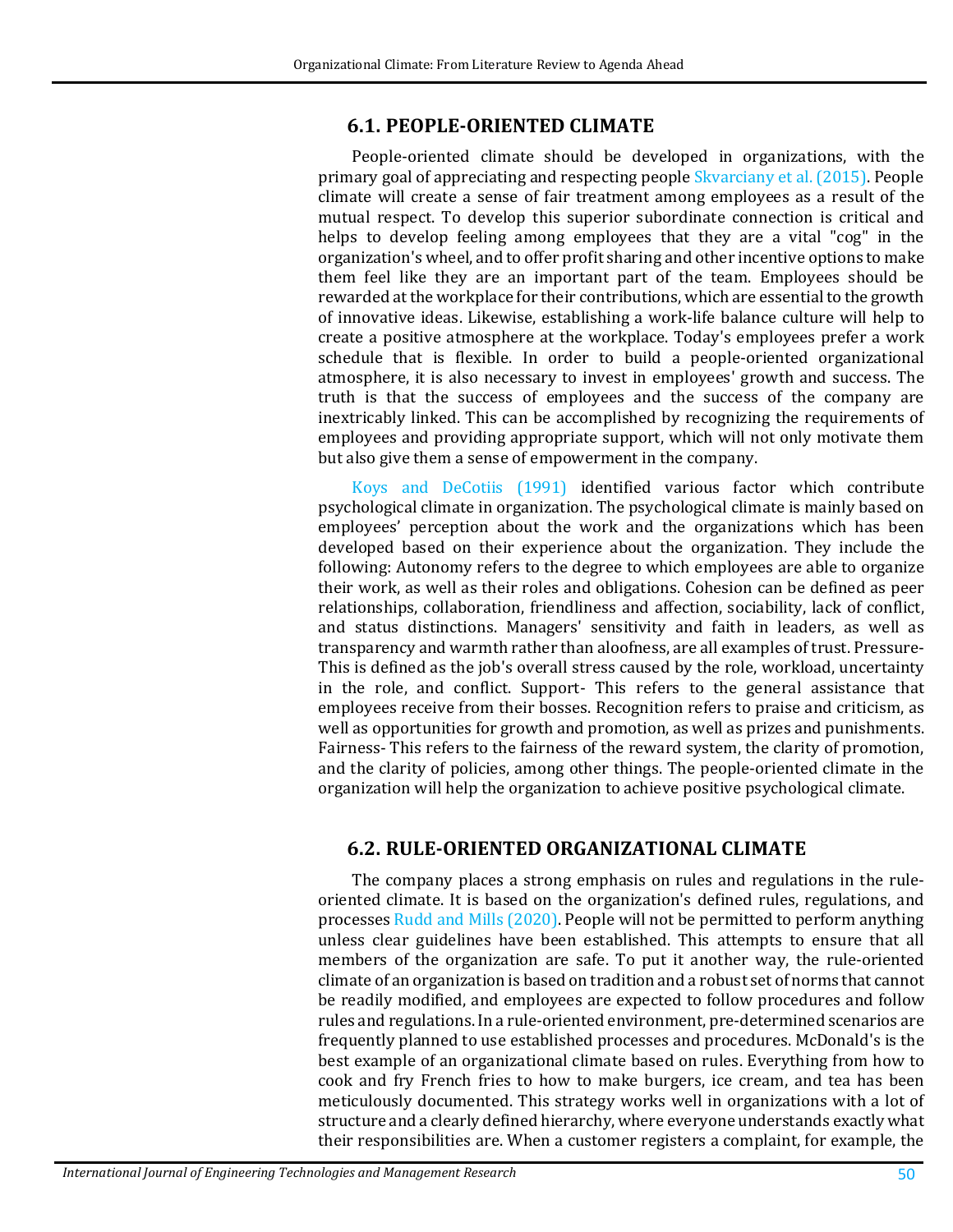process begins with an assistant manager and progresses to a manager, district manager, and so on. People will be motivated to obey the unchangeable norms, traditions, and values, and they will be well aware of the consequences of not adhering to the laws and regulations. The emphasis given to establish rule because of the assumption that, they control behaviour and bring structure, uniformity, and consistency to company. The policies and procedures are part of company's rule and represent the rules. Some researchers believe that, if rules are practiced excessively in the company, it will impede the organizational performance [Drexler \(1977\).](#page-14-8)

### **6.3. GOAL-ORIENTED ORGANIZATIONAL CLIMATE**

Goals are critical to an organization's success because they lead employees toward tasks and objectives. The term "goal-oriented climate" refers to the behaviours of organizations that are primarily focused on attaining the organization's objectives. The organization should create an environment that consistently motivates personnel to achieve the intended result [Pavle et al. \(2016\).](#page-17-10) Organizational goals might be long, medium, or short term. Long-term objectives are strategic in nature and can be divided into medium-term and short-term objectives. The goals of the organization should be well-aligned, and they should aid in the integration of interconnected organizational resources as a means of achieving organizational objectives. The figure below depicts how several forms of organizational goals are intertwined, often known as the pyramid of purpose.



#### **Figure 1** The Pyramid of Purpose

**Source** Understanding marketing and financial information, Business school, Open University, UK. Produced for the course team by Andrew Lind ridge and Haider Ali and Graham Francis and Michael Lucas

Senior managers must consider and plan for long-term objectives while pursuing a broad strategic mission. The timeframe for front-line managers becomes shorter, and the goals become more detailed. The frontline managers must meet their respective goals in a short period of time. As a result, the purpose pyramid is frequently referred to as the "cascade of objectives." For example, while an organization may have long-term goals, line managers' targets may serve as a daily indicator of what they should be doing to fulfil their role in contributing to the attainment of the overall goals. There's a fair possibility that whichever type of organization you work for has at least one barrier that stops it from easily achieving its objectives. In a business, it might be the company's limited number of customers, which competitors are also striving for. It could be the tiny number of people who can be persuaded to donate money to a good cause. The government may impose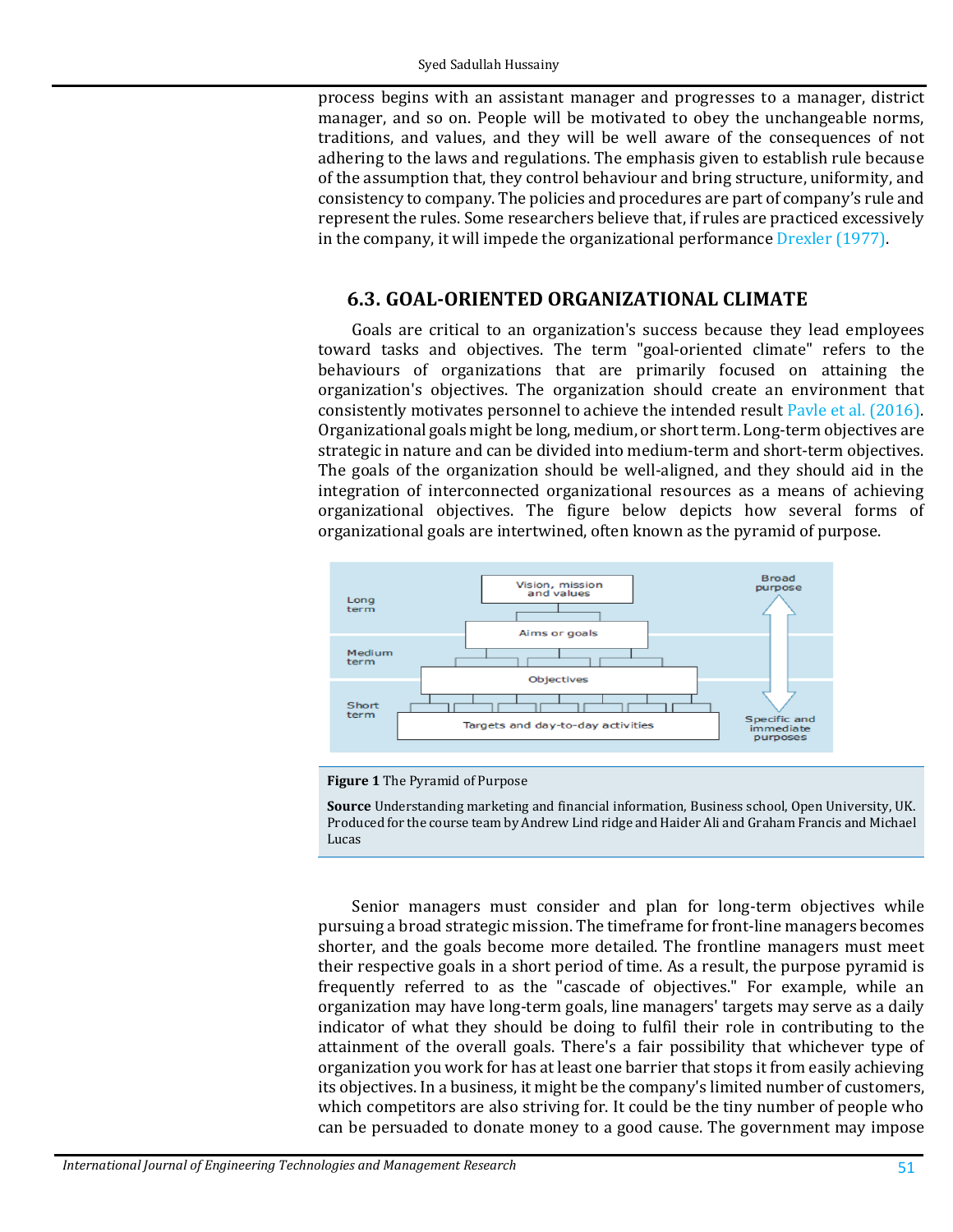cash limits in the public sector. Due to the ongoing scarcity of funds, priorities must be identified, and sufficient funds supplied to them. The goals should be SMART (Specific, Measurable, Achievable, Realistic and Timed). Having clarity of goal is very essential and managers should try to involve everyone in the organizations' goals setting and goals planning because when people participate in the goal setting, they will be having clarity about their targets and goals that they have to achieve.

### **6.4. INNOVATION- ORIENTED ORGANIZATIONAL CLIMATE**

It is vital for organizations to be able to adapt and survive in today's dynamic and changing environment, which needs the development of innovation capacity [Annika et al. \(2019\).](#page-13-6) The phrase "innovation" relates to the creation of new ideas, which is frequently a hazy and uncertain proces[s Daft \(1978\),](#page-14-9) Amabile 1988; Daman pour and Evan 1984). The attempt to create something new is frequently the source of innovation (Anderson, Potonik, and Zhou, 2014). Organizations should develop an entrepreneurial mindset to foster an environment of innovation and creativity. Three components of the innovation climate include risk-taking, proactiveness, and inventiveness [Covin and Lumpkin \(2011\),](#page-14-10) Lumpkin and [Dess \(1996\),](#page-15-9) [Miller \(1983\).](#page-16-6) Other features of creative and innovative businesses have been found by Yström et [al. \(2015\)](#page-18-5) are challenge, freedom, concept, support, trust, debate, and risk taking. Organizations that are known for being forward-thinking in terms of products, services, procedures, policies, and other factors should have a different environment than those that are deliberately conservative or out of date Ekvall [\(1996\).](#page-14-11) A highly creative atmosphere has been linked to increased market share, sales volume, and the ability to implement complex work designs, among other things [Isaksen and Ekvall \(2010\)](#page-15-10) found that "the organizational environmental characteristics play a critical influence in stimulating the workforce to think creatively and augment organizational performance by having radical product innovations" in a study of idea generation among middle management.

### **7. MEASURING THE OUTCOME OF ORGANIZATIONAL CLIMATE**

As previously stated, researchers have evaluated the organizational climate using several dimensions and contributing factors. This research also focused on examining the relationship between previous research findings on organizational climate and performance outcomes, which had ambiguous results with evidence of positive, negative, and non-significant effects on organizational performance in general and employee performance in particular. The findings of this study could be due to a variety of factors. With the support of organizational climate literature, previous researchers have analysed the contradicting findings. Based on the literature, several scholars have offered several ways to examine and evaluate the organization's climate. According to [Koys and DeCotiis \(1991\),](#page-15-8) some of the primary elements that may influence organizational climate include autonomy, cohesion, trust, and liberty. Other authors have brought up concerns like conflict and the perception of racism in the workplace as examples of a terrible working environment. Furthermore, some researchers have examined the organizational climate from many perspectives, claiming that the climate may be understood in four dimensions: people, rule, results/goals, and innovation. Skvarciany et al. [\(2015\)](#page-18-4) have particularly emphasized on the necessity of recognizing and valuing employees in the organization. Skvarciany, Viktorija & Iljins, Juris & Gaile-Sarkane, Elina's work is clearly related to the Koys and Decotiis since they place a strong emphasis on individuals, according to the researcher's personal observations. Many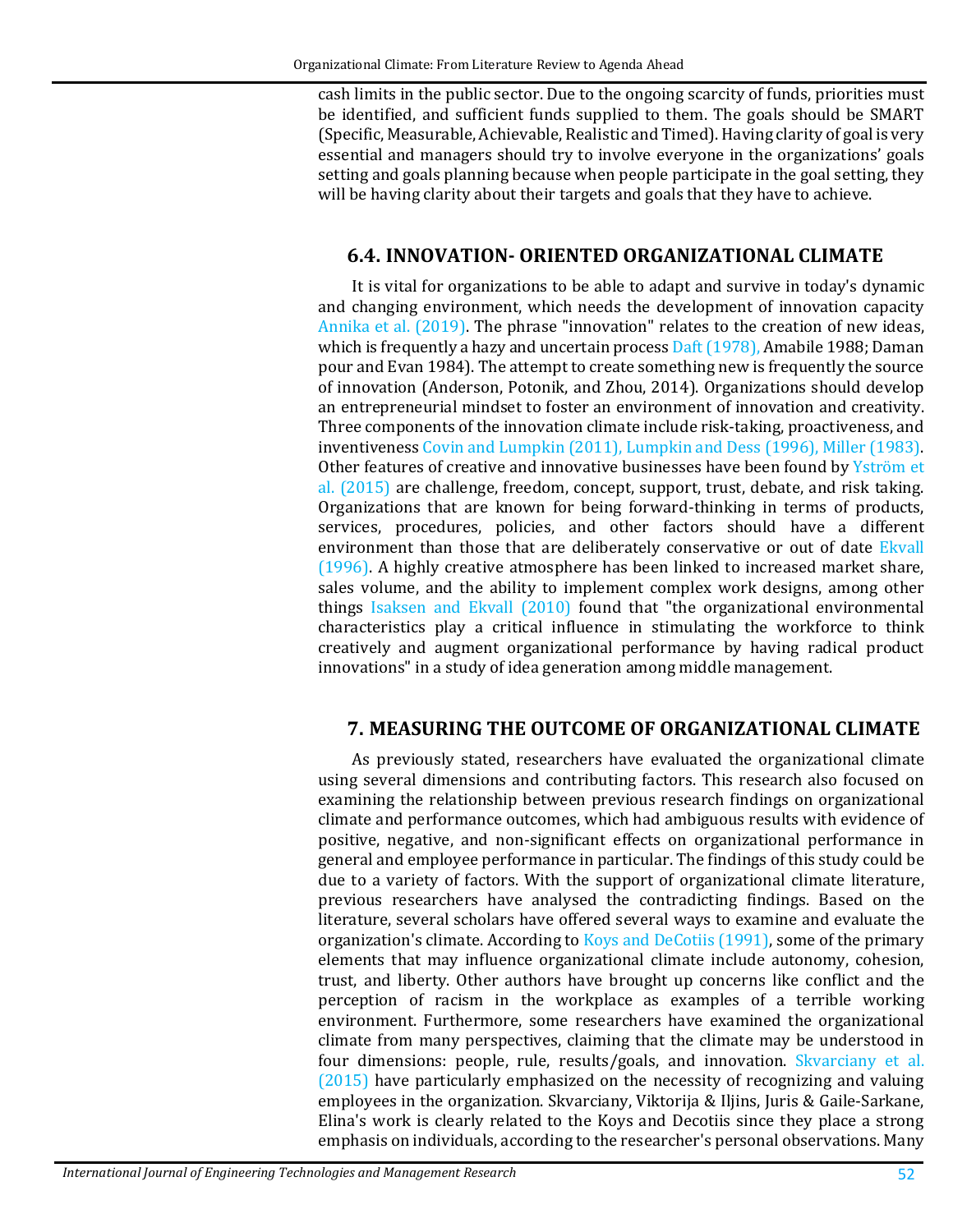experts, according to talentculture.com, have explored the detrimental effects of carefully following numerous rules, regulations, and procedures. Researchers such as Rudd. D and Mills J.R researched and analysed the rules, regulations, and processes in the business.

As a result, future research can focus on the impact of rules on the organizational climate in general, as well as employee perception in particular. Pavle KOMENI, Vanda BAZDAN, Besim AGUAJ, Grahme Francis, and Michael Lucie's emphasized the necessity of establishing a goal-oriented climate in the company in their research. The goal-oriented organization is one in which members achieve their principal objectives. The majority of corporate climates are goal-oriented in some form, which influences managerial style. Andrew Lind ridge, Haider Ali, Graham Francis, and Michael Lucas (The Open University, UK) course team have elaborated on the pyramid of purpose, with the goal of describing how multiple organizational goals should be linked to which he has given the name "cascade of objective." For example, some researchers compared and measured each dimension of organizational climate independently, while others compared and measured each dimension of organizational climate jointly. As a result of the varied operationalization of climate variables, different results may be obtained. Hunter, Bedell, and Mumford investigated the numerous approaches to building innovative and creative businesses. He focused on challenge, freedom, idea, support, trust, debate, and risk taking etc. are some of the common measures to understand the innovation climate of the organization.

Several other research studies have evaluated the various types of date and concluded the result. Some of the studies in which researchers. [Suwastawa and](#page-14-4)  [Sudibya \(2019\)](#page-14-4) have used longitudinal data and other studies have used cross sectional data [Obeng \(n.d.\) .](#page-16-4) Although some studies, particularly longitudinal and cross-sectional studies, cannot show a causal relationship, causal interpretation is used to determine the cause-and-effect relationship. At various levels of the company, the performance results of the organizational climate have been measured in a variety of methods. For example, senior management can benefit from a positive climate by getting things done by employees and making organizational policies and strategies easier to implement. As a result, different studies have used different variables at different levels, resulting in results that are contradictory.

In the literature review [Berberoglu \(2018\)](#page-13-1) reported that contextual variable work as intervening variables which can affect the organizational climate. In another study [Skvarciany et al. \(2015\)](#page-18-4) mentioned that difference in contextual variables may lead to different results. Besides that, several researchers have hypothesized different type of relationship between organizational climate and organizational performance and some researchers has examined the linear relationship [Yee and Mahadevan \(2017\)](#page-18-2) and some have measured non-linear relationship [Kumar \(2011\).](#page-18-0)

### **8. FINAL SYNTHESIS AND FUTURE RESEARCH AGENDA**

This section focuses on numerous future research opportunities in organizational climate, which have a lot of potential for resolving conflicting results and reducing the harmful effects of poor climate in organizations. As a result, the list below provides research options, as well as numerous fresh chances and opportunities for future research in the organizational climate.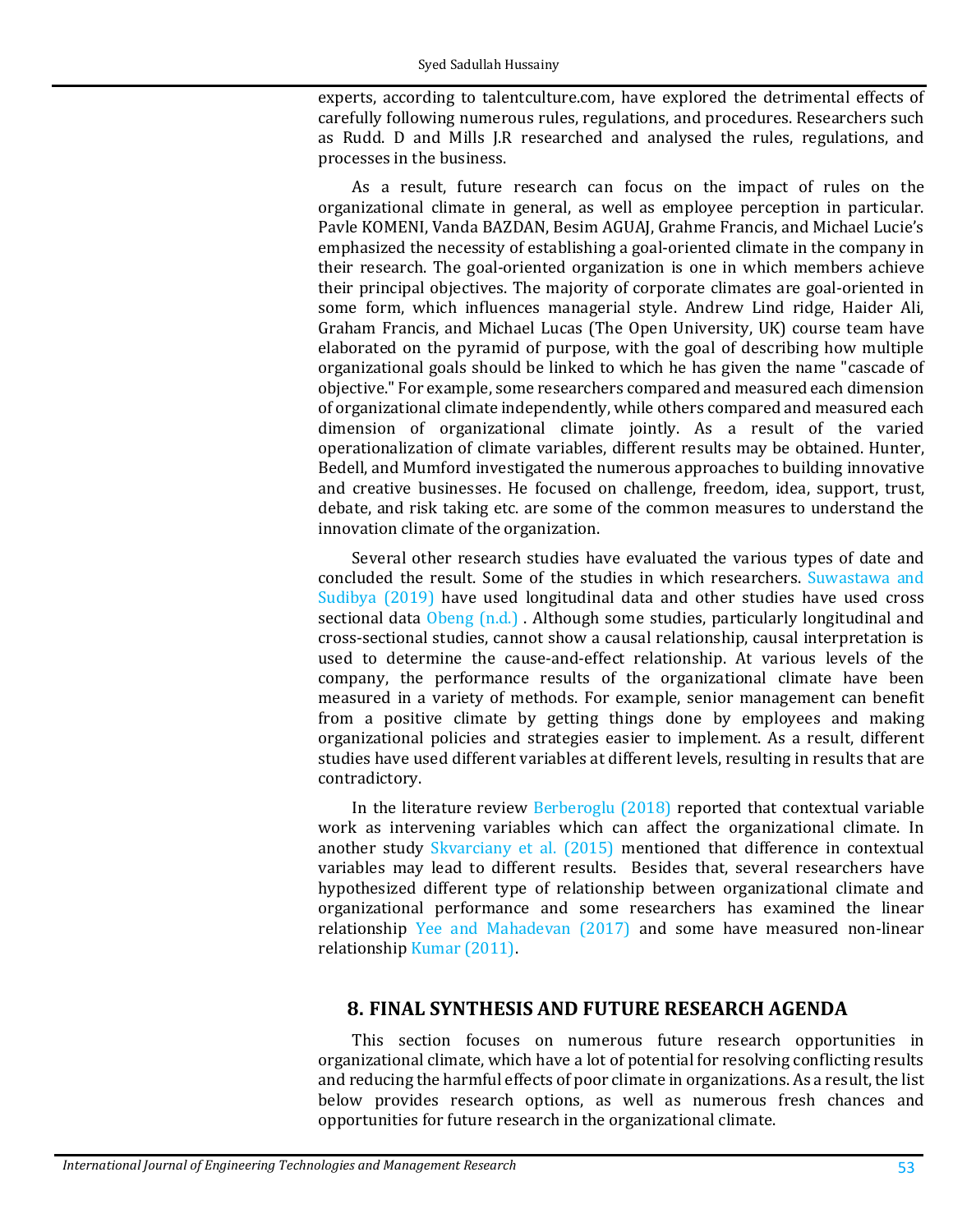### **8.1. AGENDA OF RESEARCH 1: CROSS-COUNTRY AND CROSS-INDUSTRY STUDY**

One of the most popular and developing subjects for future research is organizational climate. Organizational climate research is primarily conducted in advanced and established countries such as the United States, Canada, Germany, and the United Kingdom, with only a few studies recorded in developing countries, particularly those in the Middle East. Most modern organizations operate in multiple locations and have the identity of MNCs, so it is critical for them to achieve good climate in all of their branches, because if the climate in one of their branches is affected, it will have a negative impact on the entire organization across all branches.

Furthermore, primary data was acquired from enterprises operating in developed countries for empirical studies, and the conclusions may not apply to other countries. This represents previous study on organizational climate in the context of globalization, however the expansion of emerging markets, particularly in the Middle East, implies that research in advanced and developed countries will not last long. Furthermore, main data was acquired from companies operating in developed countries in earlier studies; so, such results cannot be applied to other countries in general and specially in the middle eastern countries. More research on organizational environment in diverse industries and nations is needed and it is one of the main proposals of this study.

# **8.2. AGENDA OF RESEARCH 2: COMBINING THEORIES RELATED TO ORGANIZATIONAL CLIMATE**

From review of literature, it has been found that many previous scholars have investigated many ideas on organizational climate, with Gestalt psychology, Functionalism, Person-Environment Fit Model, and Lewinian Field Theory being among the most famous. Some of these theories are supported by Shreedevi and [Bharamanaikar \(2017\).](#page-17-11) Schneider, for example, described organizational climate in his research article "Organizational Climate: An Essay, (1975)," and interpreted the Gestalt opinion as "meaningful Apprehension of order based on the equivalent of psychological cues." As a result of this research, researchers may analyse the relationship between organizational climate and organizational performance in the future by combining diverse organizational climate ideas that can be useful in managing and developing positive climate.

# **8.3. AGENDA OF RESEARCH 3: EXPLORING THE UNEXPLORED OUTCOMES**

From the literature available, some outcomes such as organizational performance in general, departmental, or sectional performance in particular, top management performance, employee's performance, productivity, retention, and psychological contract etc. have received less attention. Some other researchers have studied the relationship between organizational climate and outcomes such as employee turnover, retention, commitment, and communication [Kristof- Brown et](#page-15-6)  [al. \(2005\).](#page-15-6) There is a lack of a link between organizational climate and employee motivation has been documented by a small amount of study. As a result of this research, future researchers should look at the relationship between organizational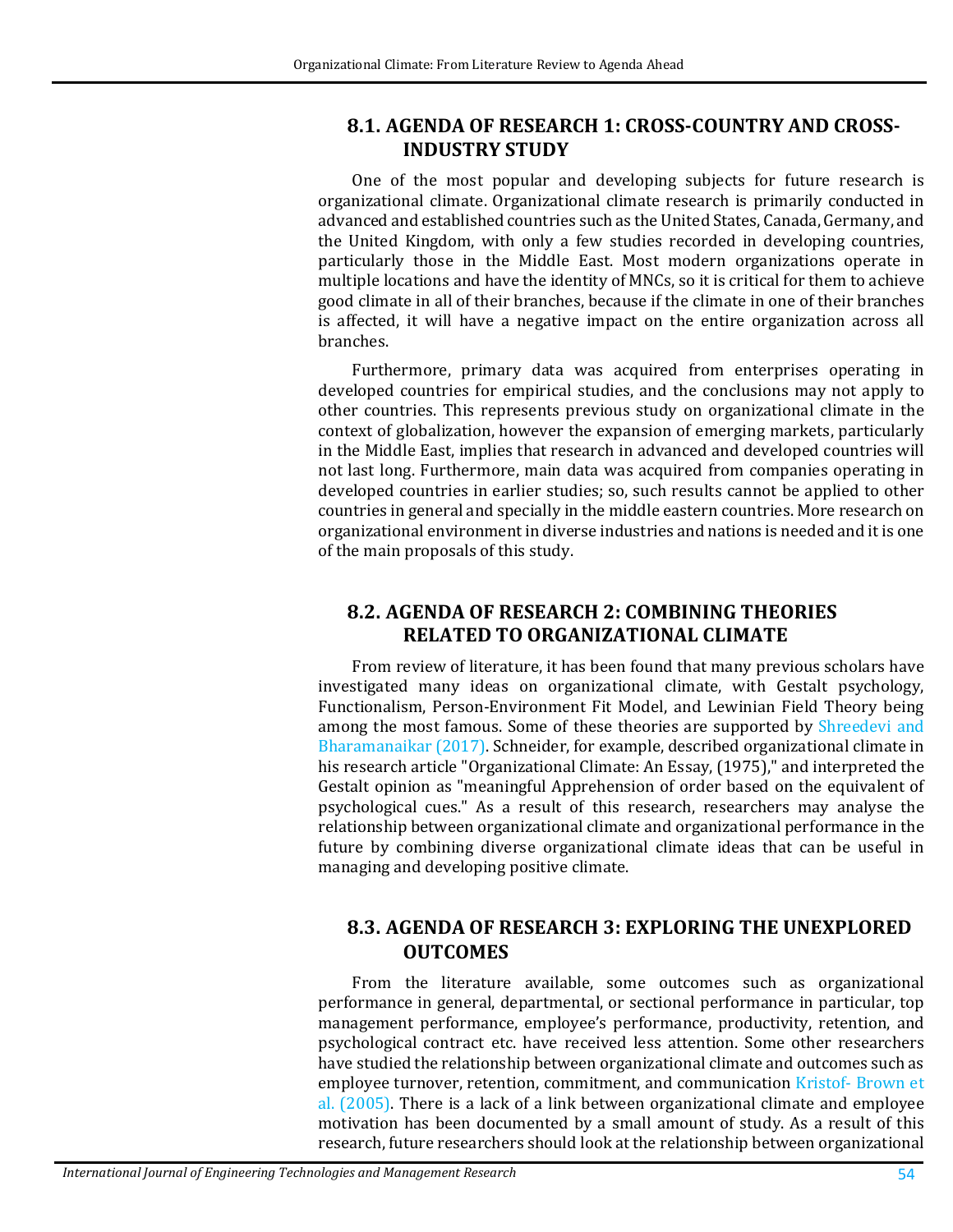climate and commitment, retention, motivation, satisfaction, and retention, among other things, particularly in the context of Middle Eastern organizational environment.

### **8.4. AGENDA OF RESEARCH 4: EXPLORING THE UNEXPLORED DIMENSION**

[Pavle et al. \(2016\)](#page-17-10) divided the organizational climate dimension into four categories: people-oriented climate, rule-oriented climate, result-oriented climate, and innovation-oriented climate. However, no previous study examined each dimension and its impact on individual and organizational performance and other aspect of the organization especially in the Middle eastern context. Future research could investigate the impact of many aspects of organizational climate on organizational and employee performance, as this study suggests. Most of the previous research on organizational climate has been conducted in nations outside of the Middle East region and has used multiple dimensions. Moreover, very few recent studies have emphasized on exploring the unexplored dimension of organizational climate such teamwork, relationship at work, employees' empowerment etc. Therefore, future researchers can decide the effects those variables mentioned in 8.3 (Agenda of Research 3: Exploring the unexplored outcome) along with other rarely examined variable such as relationship or impact of teamwork, relationship at work, employees' empowerment, employees' engagement, performance, and productivity etc., on organizational climate. Furthermore, this study also suggests the future researcher can also think of doing the comparative studies.

## **8.5. AGENDA OF RESEARCH 5: EXPLORING THE COMBINED EFFECT OF MULTIPLE DIMENSION**

Most organizational climate researchers agreed that one of their studies' weaknesses is that they have looked at a few aspects of the organizational climate and did not pay attention to others. Previous researchers didn't focus on the combined influence of dimensions of organizational climate. As a result, this study propose that the future researchers should investigate the combined effect of multiple variables of organizational climate on organizational performance and individual performance.

### **8.6. AGENDA OF RESEARCH 6: OPERATIONALIZATION OF CLIMATE VARIABLE**

Previous studies have focused into several organizational climate measurement methods and metrics using a variety of methodologies and measures. As indicated by [Pavle et al. \(2016\)](#page-17-10) future studies can use other statistical techniques and tools to evaluate the difference by operationalizing the organizational climate in terms of people, rule, goal, and innovation, along with other factors contributing to the organizational climate.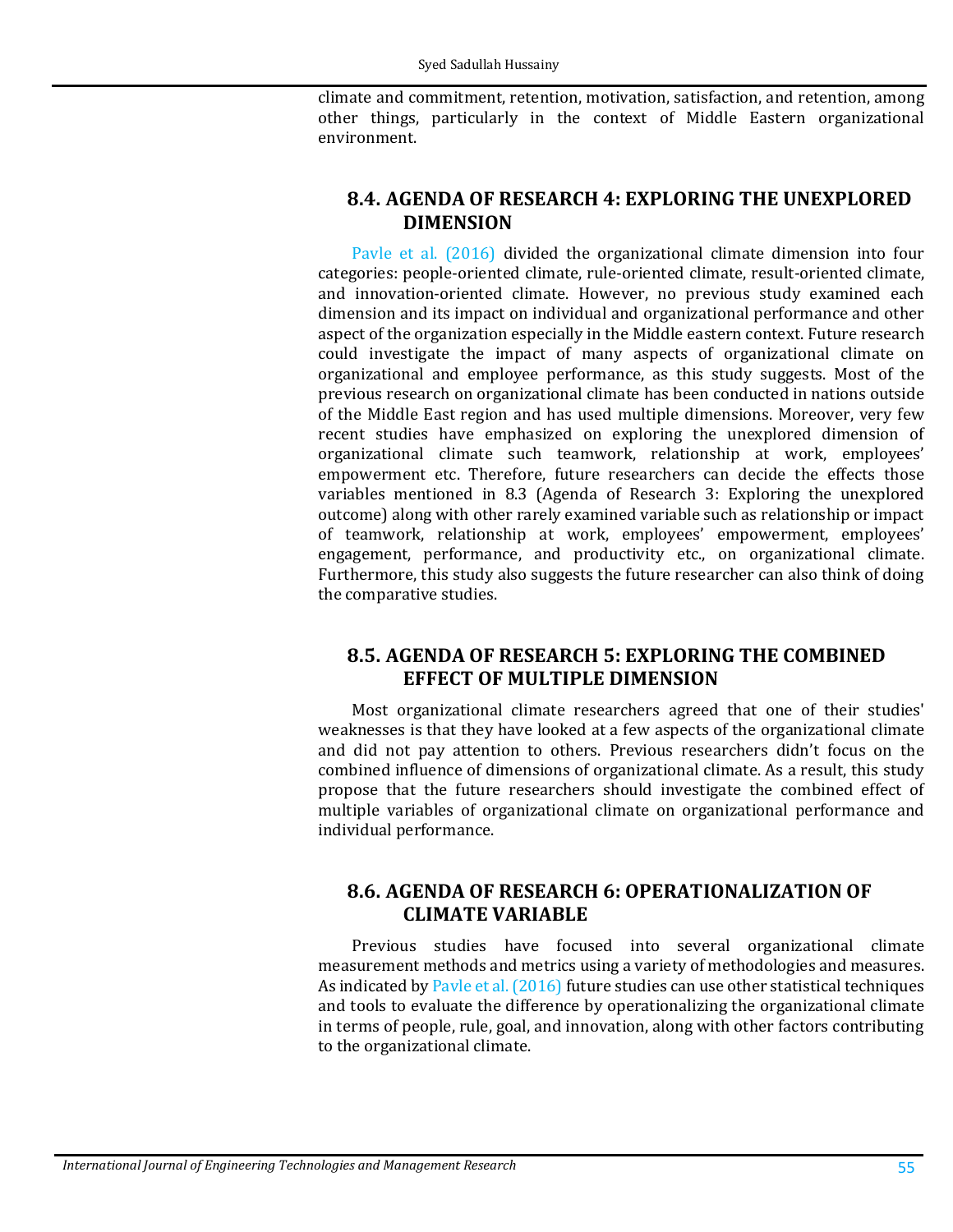### **8.7. AGENDA OF RESEARCH 7: ROLE OF ORGANIZATIONAL LEADERS IN DEVELOPING CONDUCIVE ORGANIZATIONAL CLIMATE**

Only a few studies have looked at the importance and role of leadership and top management in creating a favourable organizational climate, while others have looked into the other aspects of leadership and their relationship to organizational climate. The use of climate measurement approaches such as people, goal, rule, and innovation, among others, necessitates the active participation of organizations top management in developing positive climate. The empirical data shows that the organizational climate has a considerable impact on employee motivation, satisfaction, and turnover. Finally, this study proposes that future research should focus on the importance leadership in developing a healthy organizational climate as well as the developing the factors which contribute to the development of a positive psychological climate.

### **9. IMPLICATION**

Despite the fact that much research has been done on the topic of organizational climate over the last several decades, several essential aspects of organizational climate and several essential have been focused overlooked. As a result, this research places main focuses on the operationalization of organizational climate and its factors, as well as the causes for inconsistencies and a research agenda for the future. This research has aided in a variety of ways. For starters, future research can choose from a variety of proposed research agendas on organizational climate. Second, practitioners can devote more time to cultivating a positive organizational climate through justice, liberty, cohesion, and open communication, among other factors that contribute to the development of a favorable psychological climate among employees. Finally, the study's practical significance stimulates organizational managers to support variables that contribute to the development and formation of a healthy organizational climate in the organizational setting for benefit of organizations and their employees.

### **10. CONCLUSION**

This research work is unique in that it conducts a comprehensive review of the literature on organizational climate. This research paves the way for more research in the future. In conclusion, our literature review covers the meaning and concept of organizational climate, its dimensions, factors that influence organizational climate, the operationalization of organizational climate variables, and the impact of organizational climate on individual and organizational performance. Furthermore, this research reveals various reasons for inconsistencies in organizational climate research results and also elaborated on the importance of future research. This type of literature review contributes to the growth of existing knowledge on the topic of "climate" while also identifying research opportunities for future studies. We believe that this literature analysis will aid future researchers in gaining a comprehensive picture of the current status of existing research as well as future scope and potential in the topic of "Climate", and our recommendations will promote greater research in this area.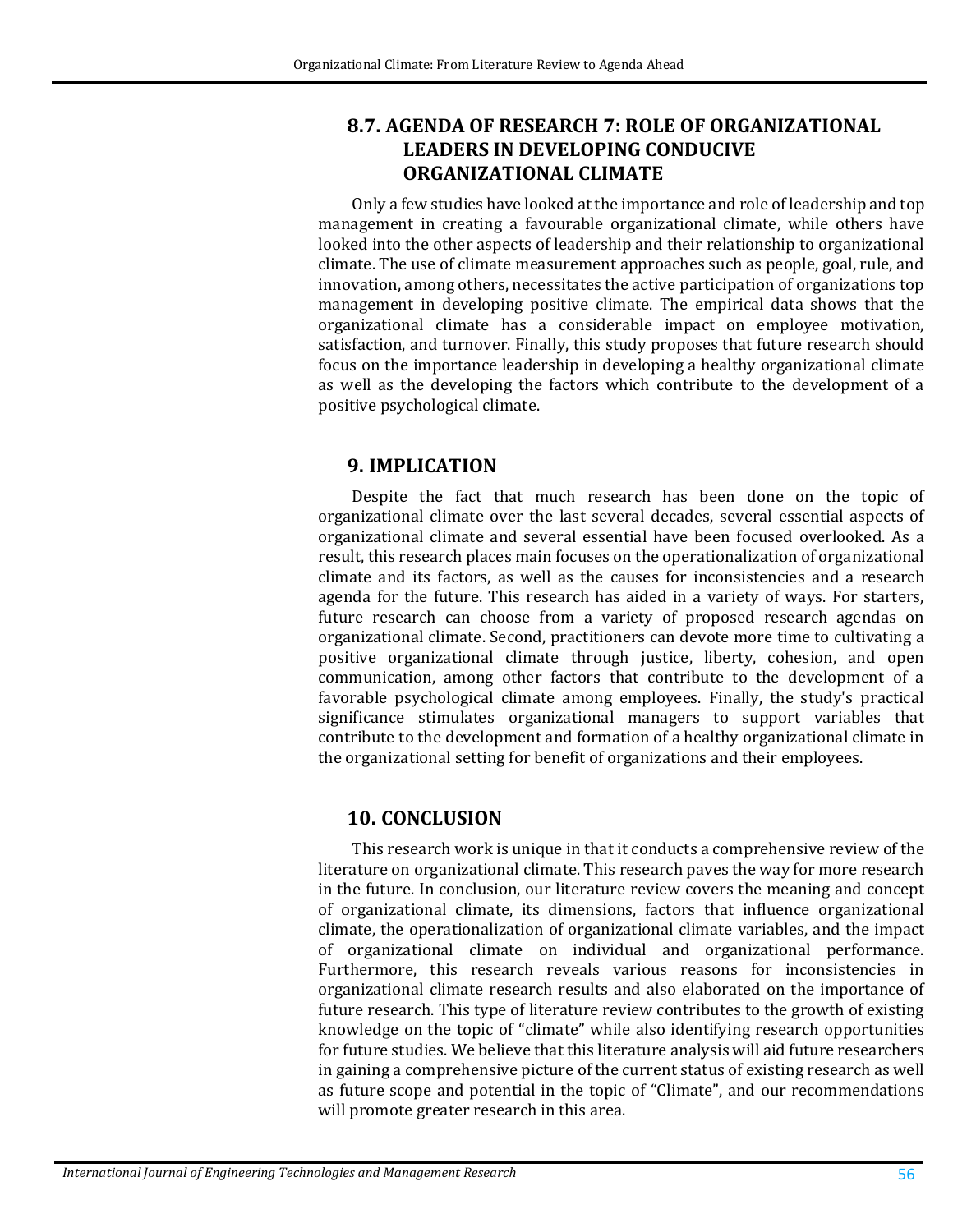### **REFERENCES**

- <span id="page-13-5"></span>Adwiz (2021,31 November). Inspire Higher Levels Of Performance & Engagement. Retrieved from <https://www.inscapeconsulting.com/>
- Afshin Rezaee, Hooshang Khoshsima, Esmail Zare-Behtash & Abdollah Sarani | Xiaofei Lu (Reviewing editor:) (2020) English teachers' job satisfaction : Assessing contributions of the iranian school organizational climate in a mixed methods study. Cogent Education. 7 :1. DOI : mixed methods study, Cogent Education, 7 :1, DOI : 10.1080/2331186X.2019.1613007 Retrieved from <https://doi.org/10.1080/2331186X.2019.1613007>
- Andrew Lindridge and Haider Ali and Graham Francis and Michael Lucas (2011) Understanding marketing and financial information, The Open University, Walton Hall, Milton Keynes, MK7 6AA Copyright © 2011 The Open University, ISBN 978 1 8487 3653 5, 3.1
- <span id="page-13-6"></span>Annika Olsson, Karla Marie B. Paredes, Ulf Johansson, Malin Olander Roese & Sofia Ritzén (2019) Organizational climate for innovation and creativity - a study in Swedish retail organizations, The International Review of Retail, Distribution and Consumer Research, 29 :3, 243-261, DOI : 10.1080/09593969.2019.1598470 <https://doi.org/10.1080/09593969.2019.1598470>
- <span id="page-13-2"></span>Arif Prastiawan and Imam Gunawan and Arda Purnama Putra and Dimas Arif Dewantoro and Puri Selfi Cholifah and Ni Luh Sakinah Nuraini and Titis Angga Rini and Rizqi Fajar Pradipta and Kukuh Miroso Raharjo and Dedi Prestiadi and Ence Surahman, (2020) Proceedings of the 1st International Conference on Information Technology and Education (ICITE 2020),725-<br>728. Issn. 2352-5398. Isbn.978-94-6239-299-1. Retrieved from 728, Issn. 2352-5398, Isbn.978-94-6239-299-1, [https://doi.org/10.2991/assehr.k.201214.327;https://doi.org/10.2991/as](https://doi.org/10.2991/assehr.k.201214.327;https:/doi.org/10.2991/assehr.k.201214.327) [sehr.k.201214.327](https://doi.org/10.2991/assehr.k.201214.327;https:/doi.org/10.2991/assehr.k.201214.327)
- <span id="page-13-0"></span>Arvey, Richard & Murphy, Kevin. (1998). Performance Evaluation in Work Settings. Annual review of psychology. 49. 141-68. 10.1146/annurev.psych.49.1.141. Retrieved from <https://doi.org/10.1146/annurev.psych.49.1.141>
- <span id="page-13-4"></span>Balachandran, M & Thomas, Immanuel. (2007). Dimensions of Organizational<br>Climate. The Psychespace. 1. 27-36 Retrieved from Climate. The Psychespace. 1. 27-36 Retrieved from [https://www.researchgate.net/profile/Immanuel-](https://www.researchgate.net/profile/Immanuel-Thomas/publication/272793409_Dimensions_of_Organisational_Climate/links/54eed8340cf2e2830865b842/Dimensions-of-Organisational-Climate.pdf)[Thomas/publication/272793409\\_Dimensions\\_of\\_Organisational\\_Climate/l](https://www.researchgate.net/profile/Immanuel-Thomas/publication/272793409_Dimensions_of_Organisational_Climate/links/54eed8340cf2e2830865b842/Dimensions-of-Organisational-Climate.pdf) [inks/54eed8340cf2e2830865b842/Dimensions-of-Organisational-](https://www.researchgate.net/profile/Immanuel-Thomas/publication/272793409_Dimensions_of_Organisational_Climate/links/54eed8340cf2e2830865b842/Dimensions-of-Organisational-Climate.pdf)[Climate.pdf](https://www.researchgate.net/profile/Immanuel-Thomas/publication/272793409_Dimensions_of_Organisational_Climate/links/54eed8340cf2e2830865b842/Dimensions-of-Organisational-Climate.pdf)
- Berberoglu, A. (2018) Impact of organizational climate on organizational commitment and perceived organizational performance : empirical evidence from public hospitals. BMC Health Serv Res 18, 399. Retrieved from <https://doi.org/10.1186/s12913-018-3149-z>
- <span id="page-13-1"></span>Berberoglu, A. (2018) ; Impact of organizational climate on organizational commitment and perceived organizational performance : empirical evidence from public hospitals. BMC Health Serv Res, 399. Retrieved from <https://doi.org/10.1186/s12913-018-3149-z>
- <span id="page-13-3"></span>Burke, M., Borucki, C., & Hurley, A. (1992). Reconceptualizing psychological climate in a retain service environment : A multiple stakeholder perspective. Journal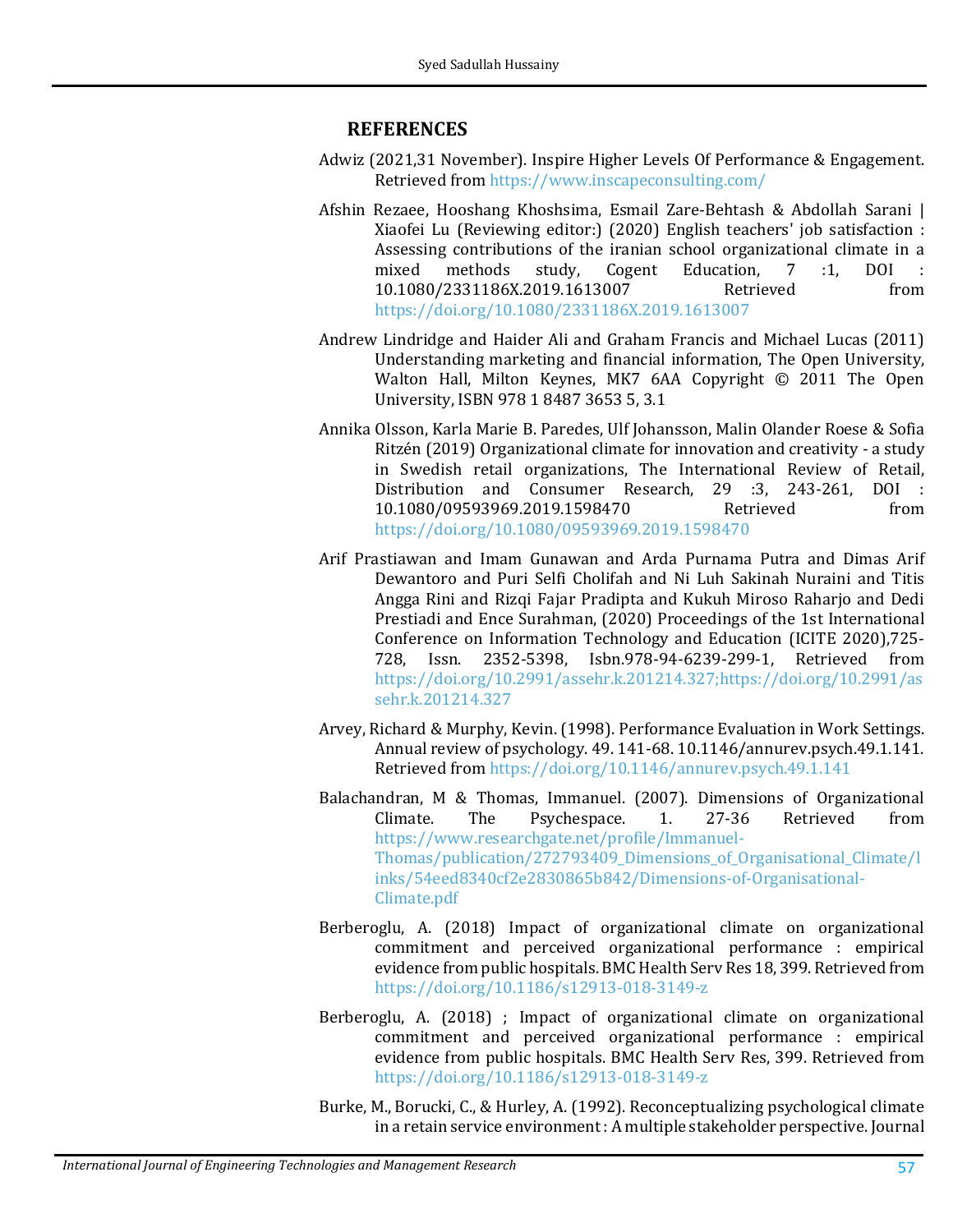of Applied Psychology, 77, 717-729. Retrieved from <https://doi.org/10.1037/0021-9010.77.5.717>

- <span id="page-14-6"></span>Campbell, J. J., Dunnette, M. D., Lawler, E. E., & Weick, K. E. (1970). Managerial behavior, performance, and effectiveness. McGraw-Hill
- <span id="page-14-2"></span>Chneider, Benjamin & Ehrhart, Mark & Macey, William. (2011). Organizational Achievements 10.4135/9781483307961.n3.
- <span id="page-14-10"></span>Covin JG and Lumpkin GT (2011) Entrepreneurial orientation theory and research: Reflections on a needed construct. Entrepreneurship : Theory & Practice 35(5) :  $855-87$ . Retrieved from https://doi.org/10.1111/j.1540Retrieved from [https://doi.org/10.1111/j.1540-](https://doi.org/10.1111/j.1540-6520.2011.00482.x) [6520.2011.00482.x](https://doi.org/10.1111/j.1540-6520.2011.00482.x)
- <span id="page-14-1"></span>DUAN Jinyun ; WANG Juanjuan; ZHU Yuelong. (2014) ; Organizational Climate: A Review of Conceptualization, Theory and Prospects[J]. Advances in Psychological Science, 22(12) : 1964-1974. Retrieved from Psychological Science, 22(12) : 1964-1974. Retrieved from <https://doi.org/10.3724/SP.J.1042.2014.01964>
- <span id="page-14-9"></span>Daft, R.L. (1978) 'A Dual-Core Model of Organizational Innovation'. Academy of<br>Management Review, 21, 193-210. Retrieved from Management <https://doi.org/10.2307/255754>
- <span id="page-14-8"></span>Drexler, J. A. (1977). Organizational climate : Its homogeneity within organizations.<br>Journal of Applied Psychology, 62(1), 38-42. Retrieved from Journal of Applied Psychology,  $62(1)$ ,  $38-42$ . <https://doi.org/10.1037/0021-9010.62.1.38>
- <span id="page-14-11"></span>Ekvall, G. (1996) 'Organizational Climate for Creativity and Innovation'. European Journal of Work and Organizational Psychology, 5 (1), 105-23. Retrieved from <https://doi.org/10.1080/13594329608414845>
- <span id="page-14-7"></span>Fey, Carl & Beamish, Paul. (2001). Organizational Climate Similarity and Performance : International Joint-Ventures in Russia. Organization Studies - ORGAN STUD. 22. 853-882. 10.1177/0170840601225005. Retrieved from <https://doi.org/10.1177/0170840601225005>
- <span id="page-14-0"></span>Forehand, G. A., & Gilmer, B. V. H (1964) ; "Environmental Variation in Studies of Organizational Behavior. Psychological Bulletin, 62, 361-382. Retrieved from <https://doi.org/10.1037/h0045960>
- Ghavifekr, Simin; Pillai, Nova Sheila, (2016); The Relationship between School's Organizational Climate and Teacher's Job Satisfaction: Malaysian Experience. Asia Pacific Education Review, v17 n1 p87-106. Retrieved from <https://doi.org/10.1007/s12564-015-9411-8>
- <span id="page-14-5"></span>Glick, W. H. (1985). Conceptualizing and Measuring Organizational and Psychological Climate : Pitfalls in Multilevel Research. Academy of Management Review, 10, 601-616. Retrieved from Management <https://doi.org/10.5465/amr.1985.4279045>
- <span id="page-14-3"></span>Hannnes Zaher & Jie Yang (2016) ; Organizational Climate for successful aging ;<br>Front. Psychol., 04 July 2016 |. Retrieved from Front. Psychol., 04 July 2016 |. Retrieved from <https://doi.org/10.3389/fpsyg.2016.01007>
- <span id="page-14-4"></span>I Putu Agus Suwastawa, I GDE Adnyana Sudibya, (2019) ; "The Effect of Organizational Climate and Compensation on Job Satisfaction and Employee Turnover Intention" : International Journal of Science and Research (IJSR), https://www.ijsr.net/search\_index\_results\_paperid.php?id=1021903, Volume 8 Issue 2, 244 - 24.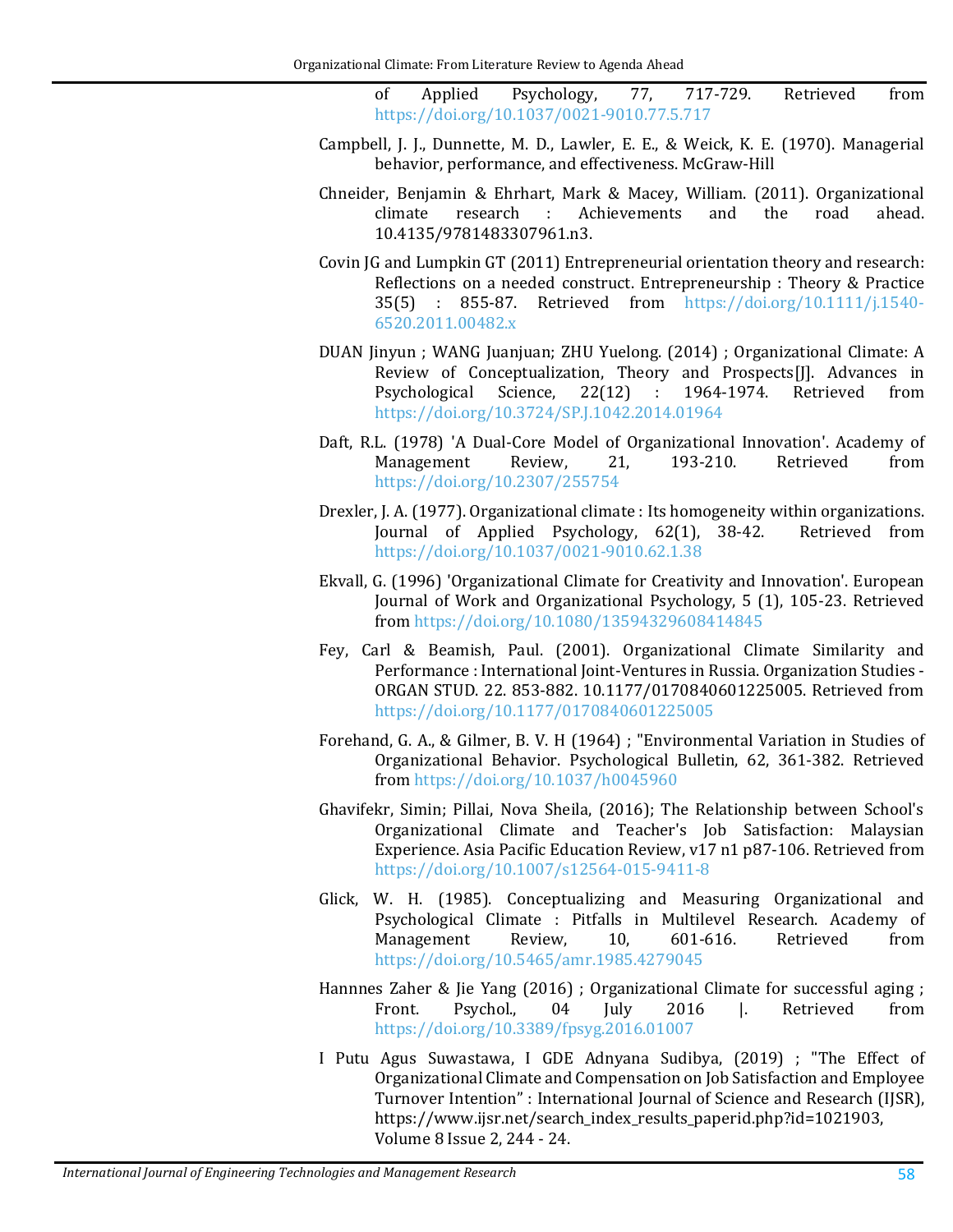- <span id="page-15-10"></span>Isaksen, S. G., & Ekvall, G. (2010). Managing for innovation : The two faces of tension in creative climates. Creativity and Innovation Management, 19(2), 73-88. Retrieved from <https://doi.org/10.1111/j.1467-8691.2010.00558.x>
- <span id="page-15-3"></span>James, L. R., & Jones, A. P. (1974). Organizational climate : A review of theory and research. Psychological Bulletin, 81(12), 1096-1112. Retrieved from <https://doi.org/10.1037/h0037511>
- <span id="page-15-5"></span>Jan, Ms & Khan, Mahmood. (2015). Morale of Teachers Working in Various Higher Secondary Schools of Kashmir Division-A Comparative Study of Science and Arts Teachers. Global Advanced Research Journal of Educational Research<br>and Review 4. 170-175. Retrieved from and Review. 4. 170-175. Retrieved from [https://www.researchgate.net/profile/Mahmood-Khan-](https://www.researchgate.net/profile/Mahmood-Khan-23/publication/326841771_Morale_of_Teachers_Working_in_Various_Higher_Secondary_Schools_of_Kashmir_Division-A_Comparative_Study_of_Science_and_Arts_Teachers/links/5b688b6845851546c9f68738/Morale-of-Teachers-Working-in-Various-Higher-Secondary-Schools-of-Kashmir-Division-A-Comparative-Study-of-Science-and-Arts-Teachers.pdf)23/publication/326841771 Morale of Teachers Working in Various High er Secondary Schools of Kashmir Division-A Comparative Study of Science and Arts Teachers/links/5b688b68458 [51546c9f68738/Morale-of-Teachers-Working-in-Various-Higher-](https://www.researchgate.net/profile/Mahmood-Khan-23/publication/326841771_Morale_of_Teachers_Working_in_Various_Higher_Secondary_Schools_of_Kashmir_Division-A_Comparative_Study_of_Science_and_Arts_Teachers/links/5b688b6845851546c9f68738/Morale-of-Teachers-Working-in-Various-Higher-Secondary-Schools-of-Kashmir-Division-A-Comparative-Study-of-Science-and-Arts-Teachers.pdf)[Secondary-Schools-of-Kashmir-Division-A-Comparative-Study-of-Science](https://www.researchgate.net/profile/Mahmood-Khan-23/publication/326841771_Morale_of_Teachers_Working_in_Various_Higher_Secondary_Schools_of_Kashmir_Division-A_Comparative_Study_of_Science_and_Arts_Teachers/links/5b688b6845851546c9f68738/Morale-of-Teachers-Working-in-Various-Higher-Secondary-Schools-of-Kashmir-Division-A-Comparative-Study-of-Science-and-Arts-Teachers.pdf)[and-Arts-Teachers.pdf](https://www.researchgate.net/profile/Mahmood-Khan-23/publication/326841771_Morale_of_Teachers_Working_in_Various_Higher_Secondary_Schools_of_Kashmir_Division-A_Comparative_Study_of_Science_and_Arts_Teachers/links/5b688b6845851546c9f68738/Morale-of-Teachers-Working-in-Various-Higher-Secondary-Schools-of-Kashmir-Division-A-Comparative-Study-of-Science-and-Arts-Teachers.pdf)
- <span id="page-15-4"></span>Khan, Shah & Sharma, Deepti. (2020). Organizational Climate: Review. 10.13140/RG.2.2.13111.34723.
- <span id="page-15-0"></span>Kossivi, B., Xu, M., &Kalgora, B. (2016). Study on determining factors of employee retention. Open Journal of Social Sciences, 4(05), 261-268. Retrieved from <https://doi.org/10.4236/jss.2016.45029>
- <span id="page-15-8"></span>Koys, D. J., & DeCotiis, T. A. (1991). Inductive measures of psychological climate. Human Relations, 44(3), 265 285. Retrieved from <https://doi.org/10.1177/001872679104400304>
- <span id="page-15-6"></span>Kristof- Brown, A. L., Zimmerman, R. D., & Johnson, E. C. (2005). Consequences of individuals 'fit at work : a meta- analysis of person-job, person-organization, person-group, and person-supervisor fit. Personnel psychology, 58(2), 281- 342. Retrieved from <https://doi.org/10.1111/j.1744-6570.2005.00672.x>
- <span id="page-15-1"></span>Kundu, Kaushik. (2007). Development of the conceptual framework of organizational climate. Vidyasagar University Journal of Commerce. 12.
- Licciardello, O., Di Marco, G., & Mauceri, M. (2013). Motivations and Perceived Organizational Climate Among Volunteers of Italian Red Cross. Procedia -<br>Social and Behavioral Sciences. 84. 584 - 588. doi: Social and Behavioral Sciences, 84, 584 - 588. doi: 10.1016/j.sbspro.2013.06.608. Retrieved from <https://doi.org/10.1016/j.sbspro.2013.06.608>

Likert, R. (1967). The human Organization. New York, McGraw- Hill.

- <span id="page-15-9"></span><span id="page-15-7"></span>Lumpkin GT and Dess GG (1996) Clarifying the entrepreneurial orientation construct and linking it to performance. Academy of Management Review<br>21(1)  $\cdot$  135-172 Retrieved from 21(1) : 135-172 Retrieved from <https://doi.org/10.5465/amr.1996.9602161568>
- <span id="page-15-2"></span>Madhukar, Dr Vikas & Sharma, Sulabh. (2017). Organisational Climate : A Conceptual Perspective. International Journal of Management and Business. 7. The results of the Retrieved from the from  $\mathbb{R}^n$ [https://d1wqtxts1xzle7.cloudfront.net/55807254/IJMRA-12034-with](https://d1wqtxts1xzle7.cloudfront.net/55807254/IJMRA-12034-with-cover-page-v2.pdf?Expires=1643872075&Signature=L9lRuyZEbv1Gx5Et6zL5Efnlh9ZWdKKcMuii%7E6QhYW6x-3CC3i3NcFdZ%7Ecql%7E-fSbcTTdUE6rvOQ1PhqlYLmKEl20595s-R8ZNZ%7EYDJydHg2bjPoqK4FyNOyc2h5Fk-unUE34livSjk7HqG5KgjsFoI-1o330hIdMwB6X9QzCzmSHYq29C1ggUfnpleoNbf5MPeGRGD0ZnE-ST6ym-1unVBH16h7X6iwfhQZvg2YiS3kakJ5wN4-Quz7kFM%7ECsyKbhFYziWrV32PJ5jDwJTgoFeIVwkABigM8rPKxMMNWA7D8nr%7ExJBw%7EVCW%7EmPSjaoB6du-eqD7P92HfYWsrDUAkg__&Key-Pair-Id=APKAJLOHF5GGSLRBV4ZA)cover-page[v2.pdf?Expires=1643872075&Signature=L9lRuyZEbv1Gx5Et6zL5Efnlh9Z](https://d1wqtxts1xzle7.cloudfront.net/55807254/IJMRA-12034-with-cover-page-v2.pdf?Expires=1643872075&Signature=L9lRuyZEbv1Gx5Et6zL5Efnlh9ZWdKKcMuii%7E6QhYW6x-3CC3i3NcFdZ%7Ecql%7E-fSbcTTdUE6rvOQ1PhqlYLmKEl20595s-R8ZNZ%7EYDJydHg2bjPoqK4FyNOyc2h5Fk-unUE34livSjk7HqG5KgjsFoI-1o330hIdMwB6X9QzCzmSHYq29C1ggUfnpleoNbf5MPeGRGD0ZnE-ST6ym-1unVBH16h7X6iwfhQZvg2YiS3kakJ5wN4-Quz7kFM%7ECsyKbhFYziWrV32PJ5jDwJTgoFeIVwkABigM8rPKxMMNWA7D8nr%7ExJBw%7EVCW%7EmPSjaoB6du-eqD7P92HfYWsrDUAkg__&Key-Pair-Id=APKAJLOHF5GGSLRBV4ZA) [WdKKcMuii~6QhYW6x-3CC3i3NcFdZ~cql~-](https://d1wqtxts1xzle7.cloudfront.net/55807254/IJMRA-12034-with-cover-page-v2.pdf?Expires=1643872075&Signature=L9lRuyZEbv1Gx5Et6zL5Efnlh9ZWdKKcMuii%7E6QhYW6x-3CC3i3NcFdZ%7Ecql%7E-fSbcTTdUE6rvOQ1PhqlYLmKEl20595s-R8ZNZ%7EYDJydHg2bjPoqK4FyNOyc2h5Fk-unUE34livSjk7HqG5KgjsFoI-1o330hIdMwB6X9QzCzmSHYq29C1ggUfnpleoNbf5MPeGRGD0ZnE-ST6ym-1unVBH16h7X6iwfhQZvg2YiS3kakJ5wN4-Quz7kFM%7ECsyKbhFYziWrV32PJ5jDwJTgoFeIVwkABigM8rPKxMMNWA7D8nr%7ExJBw%7EVCW%7EmPSjaoB6du-eqD7P92HfYWsrDUAkg__&Key-Pair-Id=APKAJLOHF5GGSLRBV4ZA)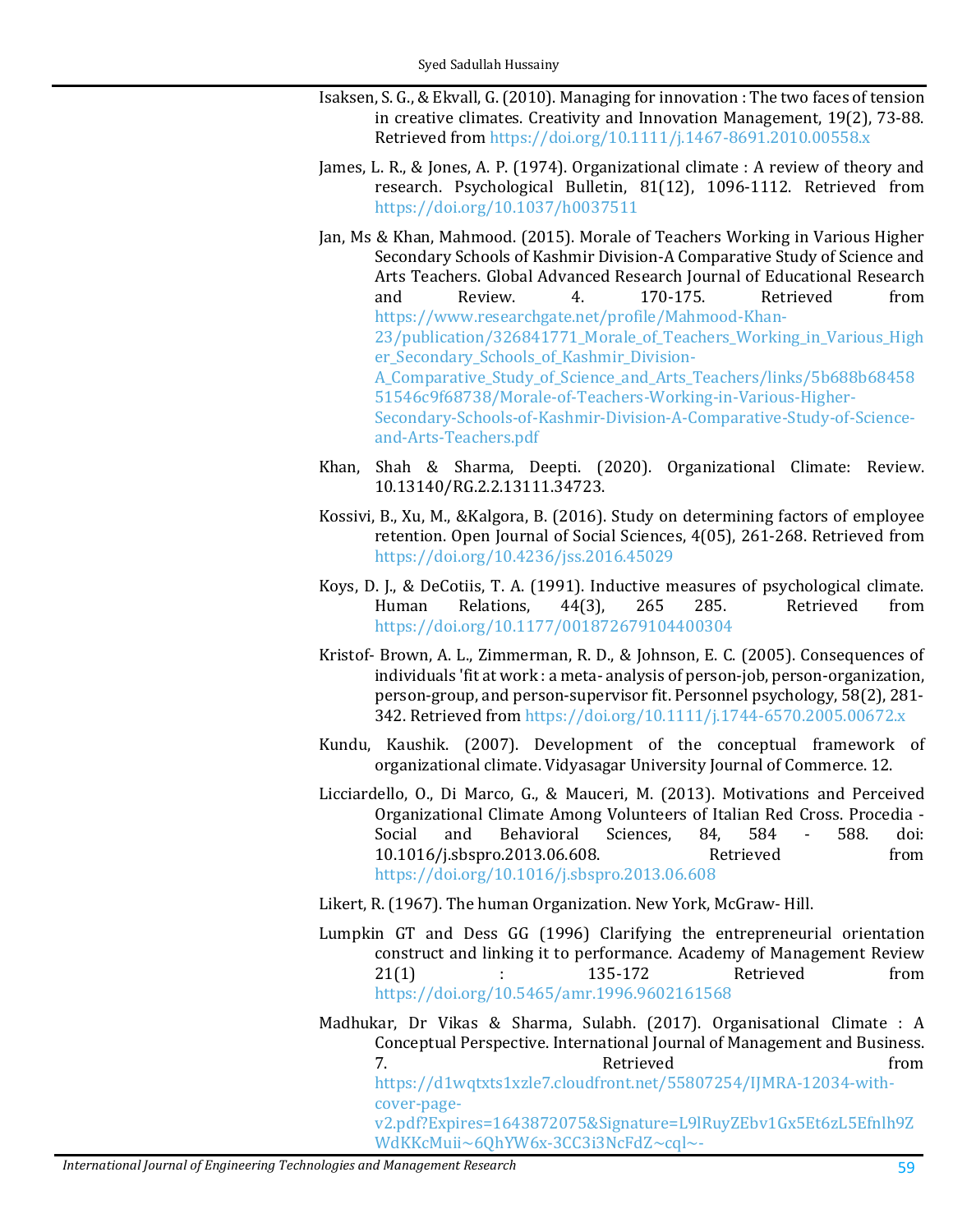[fSbcTTdUE6rvOQ1PhqlYLmKEl20595s-](https://d1wqtxts1xzle7.cloudfront.net/55807254/IJMRA-12034-with-cover-page-v2.pdf?Expires=1643872075&Signature=L9lRuyZEbv1Gx5Et6zL5Efnlh9ZWdKKcMuii%7E6QhYW6x-3CC3i3NcFdZ%7Ecql%7E-fSbcTTdUE6rvOQ1PhqlYLmKEl20595s-R8ZNZ%7EYDJydHg2bjPoqK4FyNOyc2h5Fk-unUE34livSjk7HqG5KgjsFoI-1o330hIdMwB6X9QzCzmSHYq29C1ggUfnpleoNbf5MPeGRGD0ZnE-ST6ym-1unVBH16h7X6iwfhQZvg2YiS3kakJ5wN4-Quz7kFM%7ECsyKbhFYziWrV32PJ5jDwJTgoFeIVwkABigM8rPKxMMNWA7D8nr%7ExJBw%7EVCW%7EmPSjaoB6du-eqD7P92HfYWsrDUAkg__&Key-Pair-Id=APKAJLOHF5GGSLRBV4ZA)[R8ZNZ~YDJydHg2bjPoqK4FyNOyc2h5Fk-unUE34livSjk7HqG5KgjsFoI-](https://d1wqtxts1xzle7.cloudfront.net/55807254/IJMRA-12034-with-cover-page-v2.pdf?Expires=1643872075&Signature=L9lRuyZEbv1Gx5Et6zL5Efnlh9ZWdKKcMuii%7E6QhYW6x-3CC3i3NcFdZ%7Ecql%7E-fSbcTTdUE6rvOQ1PhqlYLmKEl20595s-R8ZNZ%7EYDJydHg2bjPoqK4FyNOyc2h5Fk-unUE34livSjk7HqG5KgjsFoI-1o330hIdMwB6X9QzCzmSHYq29C1ggUfnpleoNbf5MPeGRGD0ZnE-ST6ym-1unVBH16h7X6iwfhQZvg2YiS3kakJ5wN4-Quz7kFM%7ECsyKbhFYziWrV32PJ5jDwJTgoFeIVwkABigM8rPKxMMNWA7D8nr%7ExJBw%7EVCW%7EmPSjaoB6du-eqD7P92HfYWsrDUAkg__&Key-Pair-Id=APKAJLOHF5GGSLRBV4ZA)[1o330hIdMwB6X9QzCzmSHYq29C1ggUfnpleoNbf5MPeGRGD0ZnE-](https://d1wqtxts1xzle7.cloudfront.net/55807254/IJMRA-12034-with-cover-page-v2.pdf?Expires=1643872075&Signature=L9lRuyZEbv1Gx5Et6zL5Efnlh9ZWdKKcMuii%7E6QhYW6x-3CC3i3NcFdZ%7Ecql%7E-fSbcTTdUE6rvOQ1PhqlYLmKEl20595s-R8ZNZ%7EYDJydHg2bjPoqK4FyNOyc2h5Fk-unUE34livSjk7HqG5KgjsFoI-1o330hIdMwB6X9QzCzmSHYq29C1ggUfnpleoNbf5MPeGRGD0ZnE-ST6ym-1unVBH16h7X6iwfhQZvg2YiS3kakJ5wN4-Quz7kFM%7ECsyKbhFYziWrV32PJ5jDwJTgoFeIVwkABigM8rPKxMMNWA7D8nr%7ExJBw%7EVCW%7EmPSjaoB6du-eqD7P92HfYWsrDUAkg__&Key-Pair-Id=APKAJLOHF5GGSLRBV4ZA)[ST6ym-1unVBH16h7X6iwfhQZvg2YiS3kakJ5wN4-](https://d1wqtxts1xzle7.cloudfront.net/55807254/IJMRA-12034-with-cover-page-v2.pdf?Expires=1643872075&Signature=L9lRuyZEbv1Gx5Et6zL5Efnlh9ZWdKKcMuii%7E6QhYW6x-3CC3i3NcFdZ%7Ecql%7E-fSbcTTdUE6rvOQ1PhqlYLmKEl20595s-R8ZNZ%7EYDJydHg2bjPoqK4FyNOyc2h5Fk-unUE34livSjk7HqG5KgjsFoI-1o330hIdMwB6X9QzCzmSHYq29C1ggUfnpleoNbf5MPeGRGD0ZnE-ST6ym-1unVBH16h7X6iwfhQZvg2YiS3kakJ5wN4-Quz7kFM%7ECsyKbhFYziWrV32PJ5jDwJTgoFeIVwkABigM8rPKxMMNWA7D8nr%7ExJBw%7EVCW%7EmPSjaoB6du-eqD7P92HfYWsrDUAkg__&Key-Pair-Id=APKAJLOHF5GGSLRBV4ZA) [Quz7kFM~CsyKbhFYziWrV32PJ5jDwJTgoFeIVwkABigM8rPKxMMNWA7D](https://d1wqtxts1xzle7.cloudfront.net/55807254/IJMRA-12034-with-cover-page-v2.pdf?Expires=1643872075&Signature=L9lRuyZEbv1Gx5Et6zL5Efnlh9ZWdKKcMuii%7E6QhYW6x-3CC3i3NcFdZ%7Ecql%7E-fSbcTTdUE6rvOQ1PhqlYLmKEl20595s-R8ZNZ%7EYDJydHg2bjPoqK4FyNOyc2h5Fk-unUE34livSjk7HqG5KgjsFoI-1o330hIdMwB6X9QzCzmSHYq29C1ggUfnpleoNbf5MPeGRGD0ZnE-ST6ym-1unVBH16h7X6iwfhQZvg2YiS3kakJ5wN4-Quz7kFM%7ECsyKbhFYziWrV32PJ5jDwJTgoFeIVwkABigM8rPKxMMNWA7D8nr%7ExJBw%7EVCW%7EmPSjaoB6du-eqD7P92HfYWsrDUAkg__&Key-Pair-Id=APKAJLOHF5GGSLRBV4ZA) [8nr~xJBw~VCW~mPSjaoB6du-eqD7P92HfYWsrDUAkg\\_\\_&Key-Pair-](https://d1wqtxts1xzle7.cloudfront.net/55807254/IJMRA-12034-with-cover-page-v2.pdf?Expires=1643872075&Signature=L9lRuyZEbv1Gx5Et6zL5Efnlh9ZWdKKcMuii%7E6QhYW6x-3CC3i3NcFdZ%7Ecql%7E-fSbcTTdUE6rvOQ1PhqlYLmKEl20595s-R8ZNZ%7EYDJydHg2bjPoqK4FyNOyc2h5Fk-unUE34livSjk7HqG5KgjsFoI-1o330hIdMwB6X9QzCzmSHYq29C1ggUfnpleoNbf5MPeGRGD0ZnE-ST6ym-1unVBH16h7X6iwfhQZvg2YiS3kakJ5wN4-Quz7kFM%7ECsyKbhFYziWrV32PJ5jDwJTgoFeIVwkABigM8rPKxMMNWA7D8nr%7ExJBw%7EVCW%7EmPSjaoB6du-eqD7P92HfYWsrDUAkg__&Key-Pair-Id=APKAJLOHF5GGSLRBV4ZA)[Id=APKAJLOHF5GGSLRBV4ZA](https://d1wqtxts1xzle7.cloudfront.net/55807254/IJMRA-12034-with-cover-page-v2.pdf?Expires=1643872075&Signature=L9lRuyZEbv1Gx5Et6zL5Efnlh9ZWdKKcMuii%7E6QhYW6x-3CC3i3NcFdZ%7Ecql%7E-fSbcTTdUE6rvOQ1PhqlYLmKEl20595s-R8ZNZ%7EYDJydHg2bjPoqK4FyNOyc2h5Fk-unUE34livSjk7HqG5KgjsFoI-1o330hIdMwB6X9QzCzmSHYq29C1ggUfnpleoNbf5MPeGRGD0ZnE-ST6ym-1unVBH16h7X6iwfhQZvg2YiS3kakJ5wN4-Quz7kFM%7ECsyKbhFYziWrV32PJ5jDwJTgoFeIVwkABigM8rPKxMMNWA7D8nr%7ExJBw%7EVCW%7EmPSjaoB6du-eqD7P92HfYWsrDUAkg__&Key-Pair-Id=APKAJLOHF5GGSLRBV4ZA)

- <span id="page-16-5"></span>Maja Rožman and Tjaša Štrukelj (2021) ; Organisational climate components and their impact on work engagement of employees in medium-sized organisations ; Economic Research-Ekonomska Istraživanja, volume 34, number, pages 775-806, doi 10.1080/1331677X.2020.1804967, URL : https://doi.org/10.1080/1331677X.2020.1804967https://doi.org/10.108 0/1331677X.2020.1804967. <https://doi.org/10.1080/1331677X.2020.1804967>
- <span id="page-16-0"></span>Mathew, J., & Selvi, U. (2007). Importance of Organisational Climate in Contemporary Management. Ushus Journal of Business Management, 6(2), 61-74. Retrieved from <https://doi.org/10.12725/ujbm.11.6>
- <span id="page-16-3"></span>McWinner Yawman (2019) ; Organizational Climate and Job Satisfaction : A literature review ; International Journal of Current Research Vol. 12, Issue, 02, pp.10013-10018, DOI : https://doi.org/10.24941/ijcr.37858.02.2020, Available online at [http://www.journalcra.com.](http://www.journalcra.com/)
- Meghan M. Biro (2017, 31 March) Secret Productivity Killer : Too Many Rules in the Workplace. Retrieved from [https://talentculture.com/secret-productivity](https://talentculture.com/secret-productivity-killer-too-many-rules-in-the-workplace/)[killer-too-many-rules-in-the-workplace/](https://talentculture.com/secret-productivity-killer-too-many-rules-in-the-workplace/)
- <span id="page-16-6"></span>Miller D (1983) The correlates of entrepreneurship in three types of firms.<br>Management Science 29(7) : 770-791. Retrieved from Management Science 29(7) : <https://doi.org/10.1287/mnsc.29.7.770>
- Monika, M. and 2Kaliyamurthy, K. (2016) ; A detail review of organizational climate; International Journal of Developmental Research; Vol. 06, Issue, 07, pp.8625-8633, Available online at http://www.journalijdr.com.
- <span id="page-16-2"></span>O.E. Omole, C.O. Oyetunji-Alemede, H.F. Oladundoye (2017) ; Organizational Climate Review (2019) ; African Journal online, V. 27, Iss. 1. Retrieved from [https://www.ajol.info/index.php/ifep/article/view/185696.](https://www.ajol.info/index.php/ifep/article/view/185696)
- <span id="page-16-4"></span>Obeng AF, Zhu Y, Azinga SA, Quansah PE (2021) ; Organizational Climate and Job Performance : Investigating the Mediating Role of Harmonious Work Passion and the Moderating Role of Leader-Member Exchange and Coaching. SAGE Open. doi :10.1177/21582440211008456. Retrieved from <https://doi.org/10.1177/21582440211008456>
- <span id="page-16-1"></span>P. Yukthamarani Permarupan ; Abdullah Al- Mamun ; Roselina Ahmad Saufi; Noor Raihani Binti Zainol (2013); Organizational Climate on Employees' Work Passion: A Review; Canadian Social Science. Vol. 9, No. 4, 2013, pp. 63-68. DOI : 10.3968/j.css.1923669720130904.2612. ISSN 1712-8056 ISSN 1923- 6697[Online]. www.cscanada.net, www.cscanada.org.
- Patnoe S. (1988) Lewin's Theory and Method. In : A Narrative History of Experimental Social Psychology. Recent Research in Psychology. Springer, New York, NY. Retrieved from [https://doi.org/10.1007/978-1-4757-2012-](https://doi.org/10.1007/978-1-4757-2012-9_3) [9\\_3](https://doi.org/10.1007/978-1-4757-2012-9_3)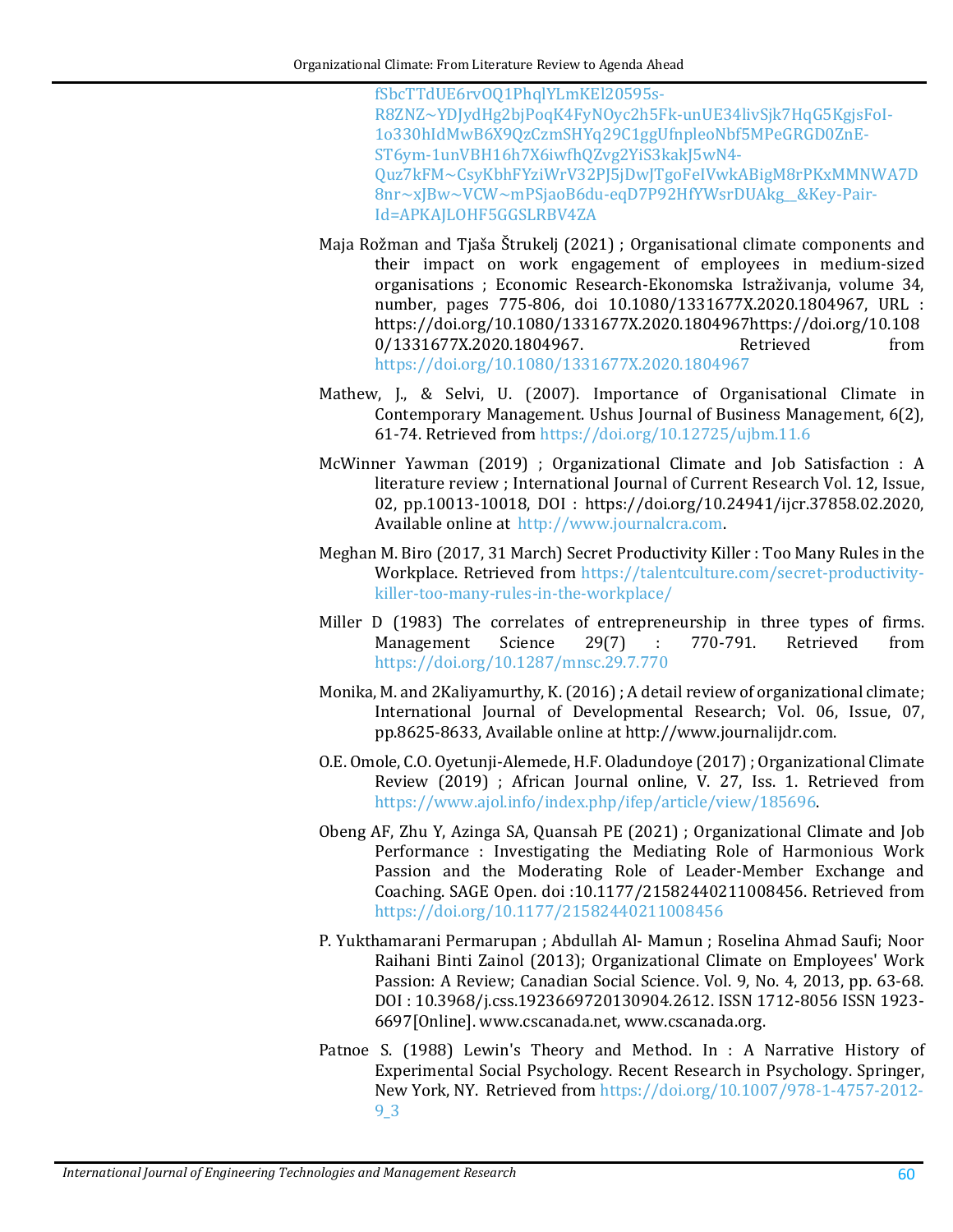- <span id="page-17-10"></span>Pavle KOMENIĆ, Vanda BAZDAN, Besim AGUŠAJ, (2016) ; The Organizational Climate and Employee Turnover Intention in Dubrovnik Hotels ; RIThink, 2016, Vol. 5.
- <span id="page-17-3"></span>Powell BJ, Mettert KD, Dorsey CN, et al. (2021) ; Measures of organizational culture, organizational climate, and implementation climate in behavioral health: A systematic review. Implementation Research and Practice. doi<br>:10.1177/26334895211018862. Retrieved from :10.1177/26334895211018862. <https://doi.org/10.1177/26334895211018862>
- <span id="page-17-0"></span>Prange, Christiane & Mayrhofer, Ulrike (2015). Alliances and Joint-Ventures.<br>10.1002/9781118785317.weom060007. Retrieved from 10.1002/9781118785317.weom060007. <https://doi.org/10.1002/9781118785317.weom060007>
- Rudd.D, Mills J.R (2020) ; Journal of Applied Business and Economics, Vol 22 (9).
- <span id="page-17-9"></span><span id="page-17-6"></span>Sambandam, Raja & Chockalingam, Madhavi. (2019). Influence of Organizational Climate on Employee Performance in Manufacturing Industry. Volume-9. 146.
- <span id="page-17-4"></span>Sargunam, Silas & Rathnamala, M.S. (2014). Manuscript title: Impact of Organizational Climate: A study on Anna university affiliated engineering colleges in Tamil Nadu. International Business Management. 8. 196-199. 10.3923/ibm.2014.196.199.
- <span id="page-17-2"></span>Schneider B, Ehrhart MG, Macey WH. (2012) Organizational climate and culture. Annu Rev Psychol. 2013 ;64 :361-88. doi : 10.1146/annurev-psych-113011- 143809. Epub. Jul 30. PMID : 22856467. Retrieved from <https://doi.org/10.1146/annurev-psych-113011-143809>
- <span id="page-17-7"></span>Schneider, B. (1975). Organizational climate: Individual preferences and organizational realities revisited. Journal of Applied Psychology, 60(4), 459- 465. Retrieved from <https://doi.org/10.1037/h0076919>
- <span id="page-17-1"></span>Schneider, B. (1985). Organizational behaviour. Annual Review of Psychology, 36 : 573-611. Retrieved from <https://doi.org/10.1146/annurev.ps.36.020185.003041>
- <span id="page-17-8"></span>Schneider, B. and Snyder, R.A. (1975) Some Relationship between Job Satisfaction and Organizational Climate. Journal of Applied Psychology, 60, 318-328. Retrieved from <https://doi.org/10.1037/h0076756>
- Schneider, B., & Bowen, D. E. (1984). New servicesdesign, development and implementation and the em-ployee. In W. R. George & C. E. Marshall (Eds.) Developing new services (pp. 92-101). Chicago : Amer-ican Marketing Association
- Sethibe T, Steyn R. (2018) ; The Mediating Effect of Organizational Climate on the Relationship between Leadership Styles and Their Components on Innovative Behaviour. Journal of Entrepreneurship and Innovation in Emerging Economies ;4(1) :22-32. doi :10.1177/2393957517747313 Retrieved from <https://doi.org/10.1177/2393957517747313>
- <span id="page-17-5"></span>Sharma, M. (1969). A comparative study of organization climate of government secondary school and private secondary school of Churu district, Rajasthan. JournAl of EducAtionAl ReseArch And Extension, 5(3), 120- 126
- <span id="page-17-11"></span>Shreedevi Shintri, Dr. S R Bharamanaikar (2017) ; International Journal of Science and Technology Management, Vol. 6, Is. 03, website : ijstm.com, ISSN(Online) 2394-1537 ISSN(Print) 2394-1529.